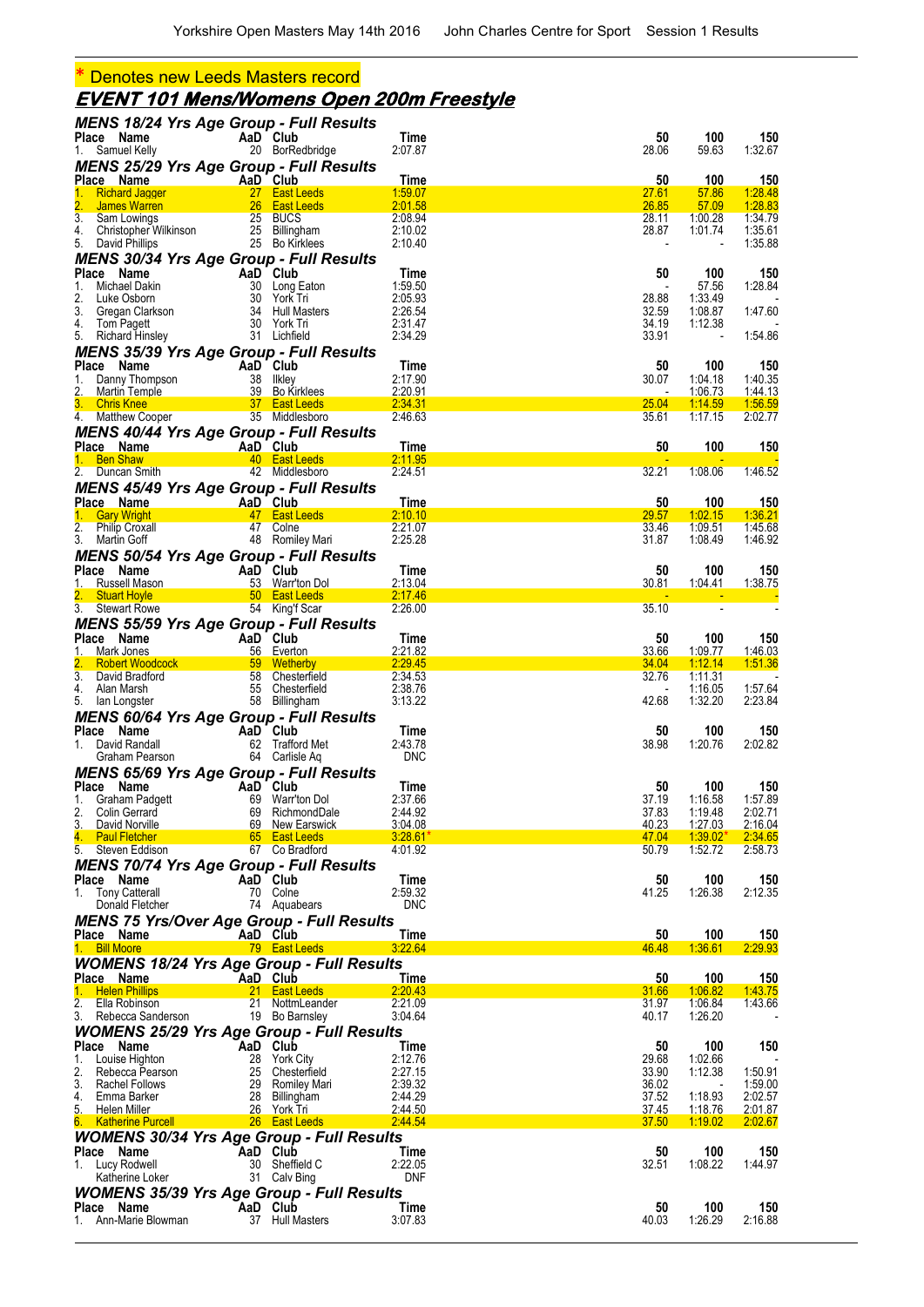|                               | <b>WOMENS 40/44 Yrs Age Group - Full Results</b>                                  |                             |                                                                         |                                                  |                                        |                                                 |                                                 |
|-------------------------------|-----------------------------------------------------------------------------------|-----------------------------|-------------------------------------------------------------------------|--------------------------------------------------|----------------------------------------|-------------------------------------------------|-------------------------------------------------|
| Place<br>1.<br>2.<br>3.<br>4. | Name<br><b>Tracy Macinnes</b><br>Victoria Wilford<br>Claire Syme<br>Joanne Fixter | AaD<br>42<br>42<br>43<br>42 | Club<br>Knottingley<br><b>Bo Kirklees</b><br>RichmondDale<br>Billingham | Time<br>2:29.21<br>2:31.69<br>2:35.02<br>3:01.68 | 50<br>33.63<br>33.84<br>35.88<br>38.61 | 100<br>1:11.05<br>1:11.44<br>1:14.78<br>1:24.05 | 150<br>1:50.11<br>1:51.36<br>1:55.25<br>2:12.83 |
|                               | Nina Curran                                                                       | 43                          | <b>Hull Masters</b>                                                     | <b>DNF</b>                                       |                                        |                                                 |                                                 |
| Place                         | <b>WOMENS 45/49 Yrs Age Group - Full Results</b><br>Name<br>Suzanne Patterson     | AaD<br>46                   | Club<br><b>Bo Kirklees</b>                                              | Time<br>2:52.45                                  | 50                                     | 100                                             | 150<br>2:08.68                                  |
|                               | <b>WOMENS 50/54 Yrs Age Group - Full Results</b>                                  |                             |                                                                         |                                                  |                                        |                                                 |                                                 |
|                               | Place Name                                                                        | AaD                         | Club                                                                    | Time                                             | 50                                     | 100                                             | 150                                             |
| 1.<br>$rac{2}{3}$<br>4.       | Julie Hoyle<br>Judy Brown<br>Pauline Foot<br>Kathryn Minghella                    | 54<br>52<br>51<br>52        | <b>East Leeds</b><br><b>Trafford Met</b><br>York Tri<br>King'f Scar     | 2:25.96<br>2:41.30<br>2:50.03<br>2:55.48         | 32.70<br>38.05<br>40.10<br>39.18       | 1:09.84<br>1:18.38<br>1:23.01<br>1:22.93        | 1:48.47<br>1:59.93<br>2:07.11<br>2:09.67        |
|                               | <b>WOMENS 55/59 Yrs Age Group - Full Results</b>                                  |                             |                                                                         |                                                  |                                        |                                                 |                                                 |
| Place<br>1.<br>2.             | Name<br>Gillian Sheehan<br>Lynn Shepherd<br>Judith Hattle                         | 57<br>57<br>56              | AaD Club<br>Billingham<br>Billingham<br>Carlisle Aq                     | Time<br>3:31.50<br>3:59.01<br><b>DNC</b>         | 50<br>48.07<br>54.24                   | 100<br>1:42.23<br>1:55.83                       | 150<br>2:37.64<br>2:59.11                       |
|                               | <b>WOMENS 60/64 Yrs Age Group - Full Results</b>                                  |                             |                                                                         |                                                  |                                        |                                                 |                                                 |
| Place<br>1.                   | Name<br>Diana Kaye                                                                | AaD<br>63                   | Club<br><b>Bo Kirklees</b>                                              | Time<br>3:22.30                                  | 50                                     | 100                                             | 150                                             |
| $\frac{2}{3}$                 | Lindy Woodrow<br>Suzanne Clarkson                                                 | 62<br>61                    | Co Sund'land<br><b>Hull Masters</b>                                     | 3:33.30<br>4:14.85                               | 50.04<br>57.70                         | 1:44.82<br>4:15.03                              | 2:38.99                                         |
|                               | <b>WOMENS 65/69 Yrs Age Group - Full Results</b>                                  |                             |                                                                         |                                                  |                                        |                                                 |                                                 |
|                               | Place Name                                                                        |                             | AaD Club                                                                | Time                                             | 50                                     | 100                                             | 150                                             |
|                               | <b>Gail Daffern</b>                                                               | 66                          | <b>East Leeds</b>                                                       | 3:41.67                                          | 49.14                                  | 1:45.07                                         | 2:42.88                                         |

#### **EVENT 102 Womens Open 50m Breaststroke**

| 1.                                        | 18/24 Yrs Age Group - Full Results<br>Place Name<br>Rebecca Britten<br>2. Leanne Davis                                                      |          | AaD<br>19                        | Club<br>Rotherham Mo<br>20 Rotherham Mo                                                       | Time<br>36.27<br>38.54                                     |
|-------------------------------------------|---------------------------------------------------------------------------------------------------------------------------------------------|----------|----------------------------------|-----------------------------------------------------------------------------------------------|------------------------------------------------------------|
| Place<br>1.<br>2.<br>3.<br>4.<br>5.<br>6. | 25/29 Yrs Age Group - Full Results<br>Name<br>Fay Horton<br>Laura Bowden<br>Gemma Bell<br>Kirsty Riley<br>Rachel Follows<br>Emily Broadbent |          | AaD Club<br>27<br>29<br>28<br>26 | Knottingley<br>Stalybridge<br>Cally Mast<br>Aireborough<br>29 Romiley Mari<br>27 New Earswick | Time<br>36.22<br>38.36<br>40.21<br>41.98<br>42.30<br>43.82 |
|                                           | 30/34 Yrs Age Group - Full Results                                                                                                          |          |                                  |                                                                                               |                                                            |
| 1.<br>2.                                  | Place Name<br>Kate Nicholson<br>Katherine Loker<br>3. Sarah Hoof                                                                            |          | AaD Club<br>34<br>31<br>31       | Newcastle<br>Calv Bing<br>Co Lincoln P                                                        | Time<br>37.24<br>37.97<br>44.42                            |
|                                           | 35/39 Yrs Age Group - Full Results                                                                                                          |          |                                  |                                                                                               |                                                            |
| 1.<br>2.<br>3.<br>4.                      | Place Name<br>Jackie Carribine<br>Raechel Hogg<br><b>Vicky Hewick</b><br>Tanya Johnson<br>Caroline Liles                                    |          | AaD Club<br>37<br>37<br>36<br>36 | Warr'ton Dol<br><b>Billingham</b><br><b>Hull Masters</b><br><b>Boldon</b><br>38 Romiley Mari  | Time<br>38.70<br>42.86<br>43.90<br>58.47<br><b>DNC</b>     |
|                                           | 40/44 Yrs Age Group - Full Results                                                                                                          |          |                                  |                                                                                               |                                                            |
| 1 <sub>1</sub>                            | Place Name<br>Jacqui Mann<br>2. Helen Rolle                                                                                                 |          | AaD Club<br>44                   | Etwall<br>41 Etwall                                                                           | <b>Time</b><br>38.23<br>38.41                              |
|                                           |                                                                                                                                             |          |                                  |                                                                                               |                                                            |
|                                           |                                                                                                                                             |          |                                  |                                                                                               |                                                            |
| 6.<br>7.                                  | Susan Harris<br>Rachel Speich<br>Nicola Benstead                                                                                            |          | 43                               | llklev<br>42 New Earswick<br>40 Hull Masters                                                  | 45.97<br>48.19<br>DQ                                       |
|                                           | 45/49 Yrs Age Group - Full Results                                                                                                          |          |                                  |                                                                                               |                                                            |
|                                           | Place Name                                                                                                                                  | AaD Club |                                  |                                                                                               | Time                                                       |
|                                           | 1. Lisa Dobson<br>2. Philippa Rickard<br>3. Nina Williams<br>4. Lynne Dawson                                                                |          | 46<br>$45 -$                     | <b>East Leeds</b><br><b>East Leeds</b><br>46 East Leeds                                       | 37.06<br>39.58<br>40.03                                    |
|                                           | 5. Joanne Smith                                                                                                                             |          |                                  | 49 Chapeltown<br>45 Boldon                                                                    | 44.84<br>49.87                                             |
|                                           | 50/54 Yrs Age Group - Full Results<br>Place Name <b>AaD</b> Club                                                                            |          |                                  |                                                                                               | Time                                                       |
|                                           | 1. Julie Hoyle                                                                                                                              |          |                                  | 54 East Leeds                                                                                 | 39.08                                                      |
|                                           | 2. Beverly Stamp                                                                                                                            |          |                                  | 51 Blackpool Aq                                                                               | 42.06                                                      |
|                                           | 55/59 Yrs Age Group - Full Results<br>Place Name<br>1. Susanne Griffiths                                                                    |          | AaD Club                         | 57 New Earswick                                                                               | Time<br>51.57                                              |
|                                           | 65/69 Yrs Age Group - Full Results<br>Place Name                                                                                            |          | AaD                              | Club                                                                                          | Time                                                       |
|                                           | 1. Jennifer Merritt<br>2. Gail Daffern                                                                                                      |          | 65                               | Spondon Mast<br>66 East Leeds                                                                 | 42.99<br>54.51                                             |
|                                           |                                                                                                                                             |          |                                  |                                                                                               |                                                            |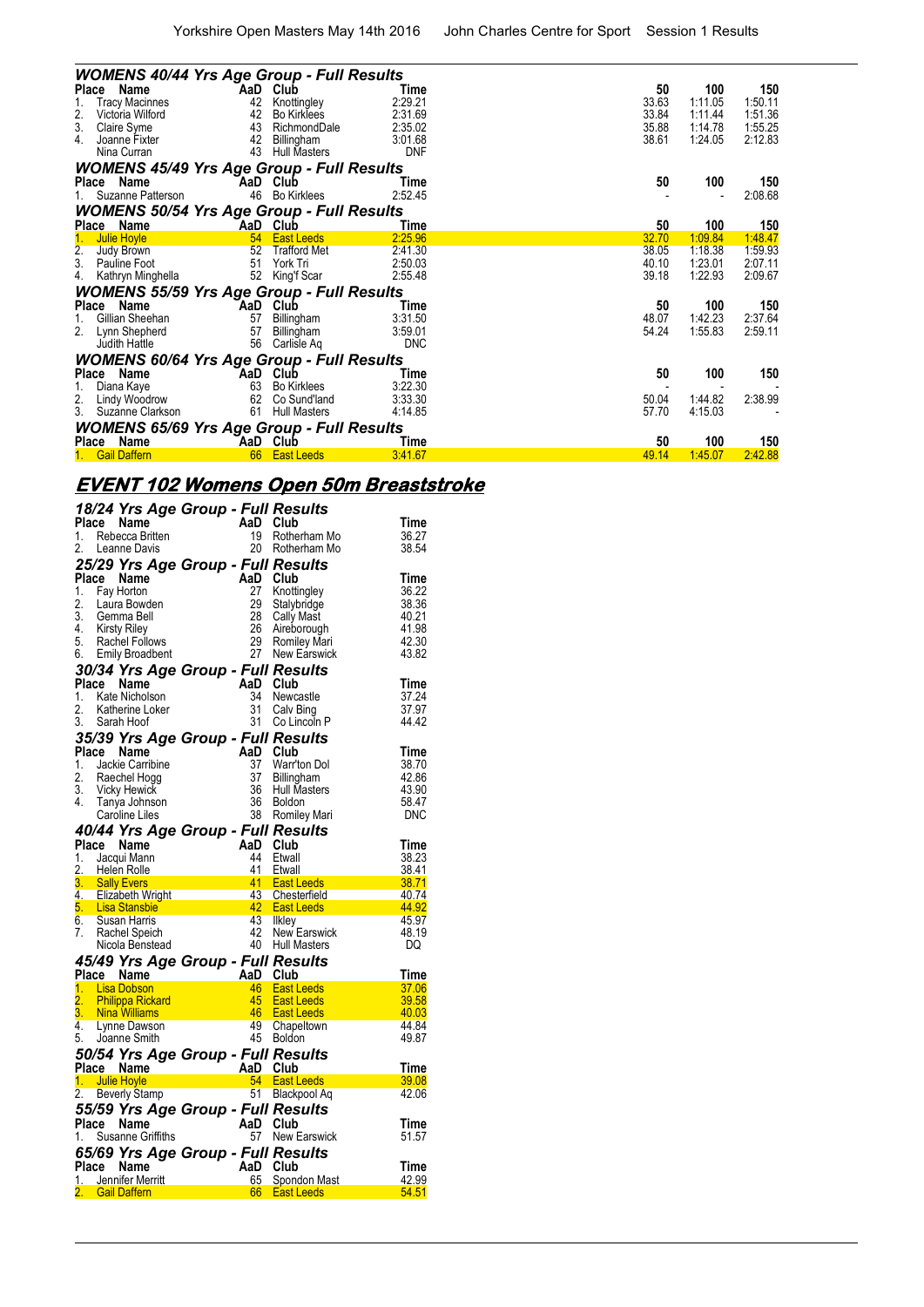#### **EVENT 103 Mens Open 50m Breaststroke**

|             | 18/24 Yrs Age Group - Full Results                            |                                                                 |                                          |                |
|-------------|---------------------------------------------------------------|-----------------------------------------------------------------|------------------------------------------|----------------|
| Place       | Name                                                          | AaD Club                                                        |                                          | Time           |
| 1.          | David Booth                                                   | 19                                                              | <b>Bo Kirklees</b>                       | 35.60          |
|             | 25/29 Yrs Age Group - Full Results                            |                                                                 |                                          |                |
| Place       | Name                                                          | $\begin{array}{c}\n\mathbf{AaD} \\ 29 \\ 29 \\ 29\n\end{array}$ | Club                                     | Time           |
| 2.          | 1. Nicholas Boaz                                              | 29                                                              | York City<br><b>Bo Kirklees</b>          | 30.78<br>32.03 |
| 3.          | Benjamin Johnson<br>Robin Edge                                |                                                                 | 27 Lincoln Vulc                          | 36.70          |
|             | 30/34 Yrs Age Group - Full Results                            |                                                                 |                                          |                |
|             | Place Name                                                    | AaD Club                                                        |                                          | Time           |
|             | 1. Alistair Crawford                                          | $\frac{32}{ }$                                                  | <b>East Leeds</b>                        | 29.25          |
| 2.          | Graham Kennedy                                                | 32                                                              | <b>Boldon</b>                            | 35.34          |
|             | Neil Ryan                                                     | 33                                                              | Romiley Mari                             | <b>DNC</b>     |
|             | Thomas Spencer                                                |                                                                 | 30 East Leeds                            | DNC            |
|             | 35/39 Yrs Age Group - Full Results                            |                                                                 |                                          |                |
| Place<br>1. | Name                                                          | AaD<br>35                                                       | Club                                     | Time<br>33.24  |
| 2.          | Richard Derdowski<br><b>Stewart Worthy</b>                    | 38                                                              | <b>Bo Kirklees</b><br><b>Bo Kirklees</b> | 33.62          |
|             |                                                               | 37                                                              | Hull Masters                             | 33.81          |
|             | 3. John Major<br>4. Philip Woods<br>5. Gavin Chambers         | 38                                                              | Warr'ton Dol                             | 34.26          |
|             |                                                               | 39                                                              | Sheffield C                              | 39.37          |
|             | 6. Matthew Cooper                                             | 35                                                              | Middlesboro                              | 40.55          |
|             | Chris Knee                                                    | 37                                                              | East Leeds                               | <b>DNC</b>     |
|             | 40/44 Yrs Age Group - Full Results                            |                                                                 |                                          |                |
| 1.          | Place Name                                                    | AaD Club<br>43                                                  |                                          | Time<br>31.66  |
|             | David Rees                                                    | 42                                                              | Stalybridge<br>Co Sheffield              | 33.63          |
|             |                                                               | 41                                                              | Billingham                               | 37.63          |
|             | 2. Timothy Greeno<br>3. Christopher Williams<br>Contel Dawson | - 40                                                            | Colne                                    | 38.44          |
|             | 5. Kevin Pickering                                            | 41                                                              | Pocklington                              | 39.27          |
| 6.          | Lawrence Savage                                               | 44                                                              | <b>Bo Barnsley</b>                       | 44.10          |
|             | Neil Shutt                                                    | 40                                                              | Co Sund'land                             | DNC            |
|             | 45/49 Yrs Age Group - Full Results                            |                                                                 |                                          |                |
|             |                                                               |                                                                 |                                          |                |
|             | Place Name                                                    | AaD                                                             | Club                                     | Time           |
|             | 1. Philip Croxall                                             | 47                                                              | Colne                                    | 36.74          |
| 2.          | David Crabtree                                                |                                                                 | 48 Romiley Mari                          | 38.31          |
|             | 50/54 Yrs Age Group - Full Results                            |                                                                 |                                          |                |
| Place       | Name<br>1. Steven Goodall                                     | AaD<br>51                                                       | Club<br>Chesterfield                     | Time<br>36.62  |
|             |                                                               | 54                                                              | <b>Bo Kirklees</b>                       | 38.49          |
|             | 2. Anthony Fawthrop<br>3. Stephen Tyler                       | 52                                                              | Colne                                    | 39.92          |
| 4.          | Mark Ellam                                                    | 52                                                              | <b>Hull Masters</b>                      | 43.50          |
|             | 55/59 Yrs Age Group - Full Results                            |                                                                 |                                          |                |
| Place       | Name                                                          | AaD                                                             | Club                                     | Time           |
|             | 1. David Bradford                                             | 58                                                              | Chesterfield                             | 37.23          |
| 2.<br>3.    | <b>Louis Wyness</b><br>Stephen Allen                          | 56                                                              | 55 East Leeds<br><b>Hull Masters</b>     | 37.64<br>37.90 |
|             | Jeremy Greaves                                                | 56                                                              | East Leeds                               | <b>DNC</b>     |
|             | Kevan Brown                                                   |                                                                 | 56 Bo Kirklees                           | <b>DNC</b>     |
|             | 60/64 Yrs Age Group - Full Results                            |                                                                 |                                          |                |
| Place       | Name                                                          | AaD                                                             | Club                                     | Time           |
|             | Graham Pearson                                                | 64                                                              | Carlisle Aq                              | <b>DNC</b>     |
|             | 65/69 Yrs Age Group - Full Results                            |                                                                 |                                          |                |
| Place       | Name                                                          | AaD                                                             | Club                                     | Time           |
| 1.          | <b>Christopher Thorp</b>                                      | 66                                                              | Etwall                                   | 43.39          |
| 2.          | Steven Eddison                                                | 67                                                              | Co Bradford                              | 52.93          |
|             | 70/74 Yrs Age Group - Full Results                            |                                                                 |                                          |                |
| Place       | Name                                                          | AaD                                                             | Club                                     | Time           |
| 1.          | Norman Stephenson                                             | 72.                                                             | Co Sund'land                             | 43.75          |
|             |                                                               |                                                                 | 75 Yrs/Over Age Group - Full Results     |                |
| Place<br>1. | Name<br>Neil Mackinnon                                        | AaD<br>75                                                       | Club                                     | Time<br>42.59  |
| 2.          | <b>Bill Moore</b><br>Colin Sage                               | 79 -                                                            | <b>Trafford Met</b><br><b>East Leeds</b> | 46.52          |

#### **EVENT 104 Womens Open 100m Butterfly**

| 18/24 Yrs Age Group - Full Results          |                 |            |       |
|---------------------------------------------|-----------------|------------|-------|
| Place Name                                  | AaD Club        | Time       | 50    |
| 1. Grace Morley                             | 20<br>Tvideslev | 1:06.16    | 30.35 |
| 2. Rebecca Garforth<br>3. Rebecca Sanderson | 20 East Leeds   | 1:14.69    | 34.11 |
|                                             | 19 Bo Barnsley  | 2:03.13    | 55.36 |
| 25/29 Yrs Age Group - Full Results          |                 |            |       |
| Place Name                                  | AaD Club        | Time       | 50    |
| 1. Rebecca Pearson                          | 25 Chesterfield | 1:15.94    | 35.76 |
| 55/59 Yrs Age Group - Full Results          |                 |            |       |
| Place Name                                  | AaD Club        | Time       | 50    |
| Judith Hattle                               | 56 Carlisle Ag  | <b>DNC</b> |       |
|                                             |                 |            |       |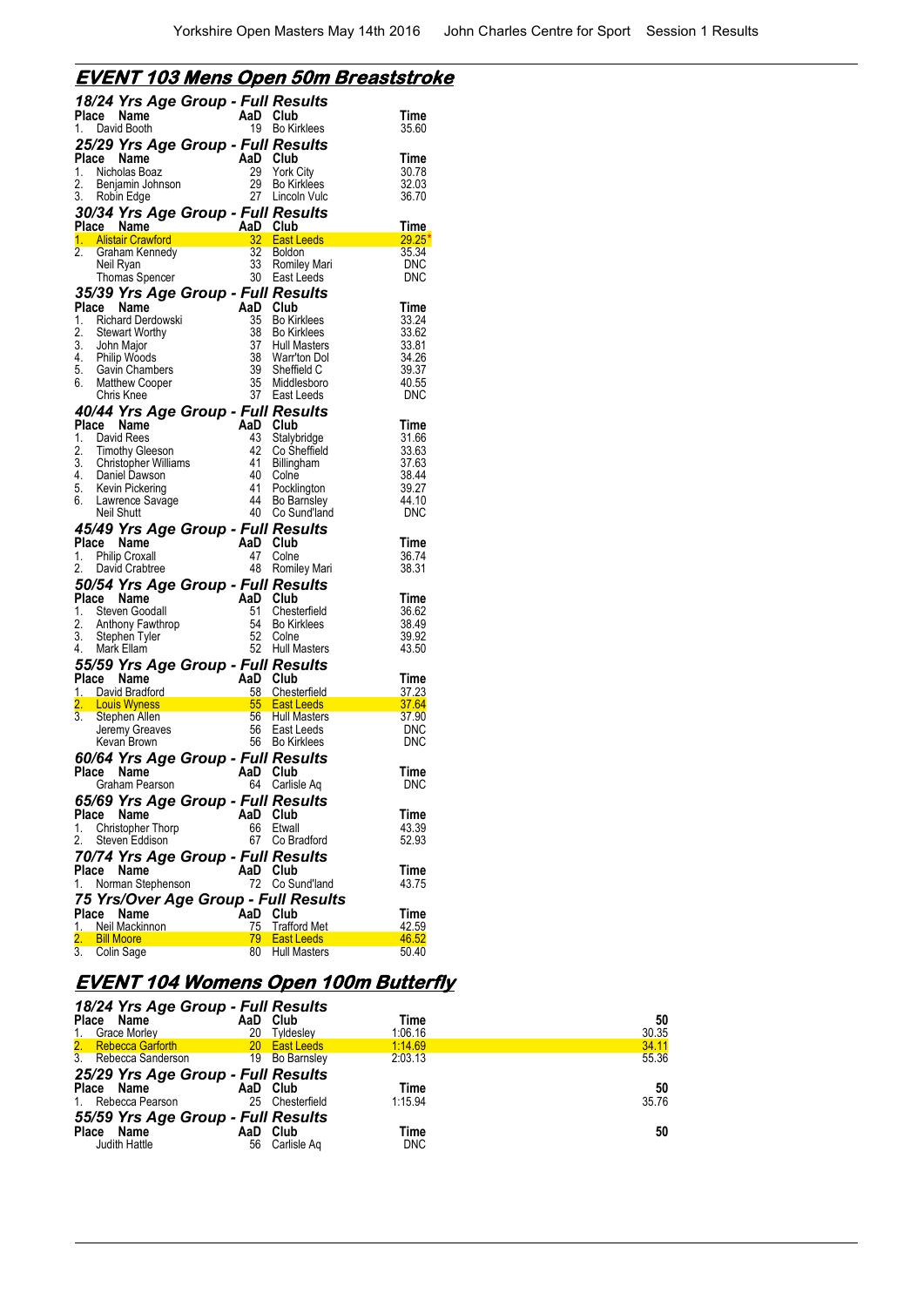### **EVENT 105 Mens Open 100m Butterfly**

| 18/24 Yrs Age Group - Full Results<br>Place Name           | AaD Club        |                           | Time                  | 50             |
|------------------------------------------------------------|-----------------|---------------------------|-----------------------|----------------|
| Thomas Blyth                                               | 22              | Co Cardiff                | 1:02.90               | 28.98          |
| 25/29 Yrs Age Group - Full Results                         |                 |                           |                       |                |
| Place Name                                                 | AaD Club        |                           | Time                  | 50             |
| <b>Richard Jagger</b><br>1.                                | 27 <sub>2</sub> | <b>East Leeds</b>         | 1:00.68               | 28.26          |
| 30/34 Yrs Age Group - Full Results                         |                 |                           |                       |                |
| Place Name                                                 | AaD Club        |                           | Time                  | 50             |
| <b>Alistair Crawford</b>                                   | 32              | <b>East Leeds</b>         | 57.03'                | 26.70          |
| 2.<br>Michael Dakin<br>3.<br><b>Richard Hinsley</b>        | 30<br>31        | Long Eaton<br>Lichfield   | 1:02.76<br>1:20.03    | 28.44<br>36.96 |
|                                                            |                 |                           |                       |                |
| 40/44 Yrs Age Group - Full Results<br>Place<br>Name        | AaD             | Club                      | Time                  | 50             |
| 1.<br><b>Trevor Eland</b>                                  | 40              | Warr'ton Dol              | 1:00.09               | 27.84          |
| 2.<br>Alan Weddell                                         | 44              | Newcastle                 | 1:23.22               | 37.84          |
| <b>Grant Pearson</b>                                       | 42              | Durham City               | <b>DNC</b>            |                |
| Graeme Atherton                                            | 41              | <b>Warr'ton Dol</b>       | <b>DNC</b>            |                |
| 45/49 Yrs Age Group - Full Results                         |                 |                           |                       |                |
|                                                            |                 |                           |                       | 50             |
| Place Name                                                 | AaD Club        |                           | Time                  |                |
| <b>Paul Clemence</b><br>1.                                 | 46              | <b>East Leeds</b>         | $1:03.07*$            | 28.43          |
|                                                            |                 |                           |                       |                |
| 50/54 Yrs Age Group - Full Results<br><b>Place</b><br>Name | AaD             | Club                      | Time                  | 50             |
| Steven Goodall<br>1.                                       | 51              | Chesterfield              | 1:10.47               | 32.96          |
| 2.<br>Stephen Bottomley                                    | 53              | Bo Kirklees               | 1:10.49               | 33.58          |
| David Emerson                                              |                 | 54 East Leeds             | <b>DNC</b>            |                |
|                                                            |                 |                           |                       |                |
| 55/59 Yrs Age Group - Full Results<br>Place<br>Name        | AaD Club        |                           | Time                  | 50             |
| <b>Guy Fawkes</b><br>1.                                    | 57              | Billingham                | 1:16.88               | 35.58          |
| 2 <sub>1</sub><br>Mark Jones                               | 56              | Everton                   | 1:17.24               | 36.61          |
| <b>Brenton Mayman</b>                                      |                 | 56 Pocklington            | DQ                    |                |
| 60/64 Yrs Age Group - Full Results                         |                 |                           |                       |                |
| <b>Place</b><br>Name                                       | AaD             | Club                      | Time                  | 50             |
| Christopher Brown                                          | 63              | Co Bradford               | <b>DNC</b>            |                |
|                                                            |                 |                           |                       |                |
| 70/74 Yrs Age Group - Full Results<br><b>Place</b><br>Name | AaD             | Club                      | Time                  | 50             |
| Norman Stephenson<br>Donald Fletcher                       | 72<br>74        | Co Sund'land<br>Aquabears | 1:40.61<br><b>DNC</b> | 46.08          |

#### **EVENT 106 Womens Open 200m IM**

Danny Thompson 38 Ilkley DQ

|                | 18/24 Yrs Age Group - Full Results<br>Place Name |                              | AaD Club |                                    | Time       | 50    | 100     | 150     |
|----------------|--------------------------------------------------|------------------------------|----------|------------------------------------|------------|-------|---------|---------|
|                | 1. Helen Phillips                                |                              |          | 21 East Leeds                      | 2:41.58    | 34.31 | 1:16.41 | 2:03.81 |
|                | 2. Rebecca Sanderson                             |                              |          | 19 Bo Barnsley                     | 3:53.76    | 57.77 | 1:54.25 | 3:03.16 |
|                | 25/29 Yrs Age Group - Full Results               |                              |          |                                    |            |       |         |         |
|                | Place Name                                       |                              | AaD Club |                                    | Time       | 50    | 100     | 150     |
|                | 1. Gemma Bell                                    |                              |          | 28 Cally Mast                      | 2:46.08    | 35.42 | 1:16.61 | 2:05.00 |
|                | 2. Emma Barker                                   |                              |          | 28 Billingham                      | 3:09.15    | 40.09 | 1:27.84 | 2:26.36 |
|                | 30/34 Yrs Age Group - Full Results               |                              |          |                                    |            |       |         |         |
| Place Name     |                                                  |                              | AaD Club |                                    | Time       | 50    | 100     | 150     |
| 1. Sarah Hoof  |                                                  |                              |          | 31 Co Lincoln P                    | 3:26.80    | 44.43 | 1:41.83 | 2:39.87 |
|                |                                                  |                              |          |                                    |            |       |         |         |
| Place Name     | 35/39 Yrs Age Group - Full Results               |                              | AaD Club |                                    | Time       | 50    | 100     | 150     |
|                | 1. Jackie Carribine                              |                              |          | 37 Warr'ton Dol                    | 2:45.78    | 36.13 | 1:17.30 | 2:05.10 |
|                |                                                  |                              |          |                                    |            |       |         |         |
|                | 40/44 Yrs Age Group - Full Results               |                              |          |                                    |            |       |         |         |
| Place Name     |                                                  |                              | AaD Club |                                    | Time       | 50    | 100     | 150     |
| 1. Claire Syme |                                                  |                              |          | 43 RichmondDale                    | 3:07.12    | 38.88 | 1:30.09 | 2:24.12 |
|                | 45/49 Yrs Age Group - Full Results               |                              |          |                                    |            |       |         |         |
| Place Name     |                                                  | <b>Example 2018</b> AaD Club |          |                                    | Time       | 50    | 100     | 150     |
|                | 1. Philippa Rickard                              |                              |          | 45 East Leeds                      | $2:39.09*$ | 31.79 | 1:12.84 | 2:02.10 |
|                | 2. Lynne Dawson                                  |                              |          | 49 Chapeltown                      | 3:15.74    | 47.54 | 1:36.93 | 2:31.67 |
|                | 50/54 Yrs Age Group - Full Results               |                              |          |                                    |            |       |         |         |
|                | Place Name                                       |                              | AaD Club |                                    | Time       | 50    | 100     | 150     |
|                | 1. Karen Graham                                  |                              |          | 51 East Leeds                      | 2:44.07    | 34.24 | 1:19.49 | 2:08.62 |
| 2. Judy Brown  |                                                  |                              |          | 52 Trafford Met                    | 2:45.97    | 36.56 | 1:17.20 | 2:07.38 |
|                | 3. Pauline Foot                                  |                              |          | 51 York Tri                        | 3:13.73    | 41.70 | 1:37.15 | 2:30.36 |
|                |                                                  |                              |          |                                    |            |       |         |         |
|                |                                                  |                              |          | <u>EVENT 107 Mens Open 200m IM</u> |            |       |         |         |
|                | 18/24 Yrs Age Group - Full Results               |                              |          |                                    |            |       |         |         |
| Place Name     |                                                  |                              | AaD Club |                                    | Time       | 50    | 100     | 150     |
|                | 1. Samuel Kelly                                  |                              |          | 20 BorRedbridge                    | 2:26.72    | 30.24 | 1:07.71 | 1:51.82 |
|                | 25/29 Yrs Age Group - Full Results               |                              |          |                                    |            |       |         |         |
| Place Name     |                                                  |                              | AaD Club |                                    | Time       | 50    | 100     | 150     |
|                | James Warren                                     |                              |          | 26 East Leeds                      | 2:17.77    | 28.10 | 1:03.00 | 1:43.35 |
| 2. Robin Edge  |                                                  |                              |          | 27 Lincoln Vulc                    | 2:50.72    | 34.60 | 1:24.06 | 2:12.37 |
|                | Robert Sexton                                    |                              |          | 27 Stalybridge                     | <b>DNC</b> |       |         |         |
|                | 35/39 Yrs Age Group - Full Results               |                              |          |                                    |            |       |         |         |
| Place Name     |                                                  |                              | AaD Club |                                    | Time       | 50    | 100     | 150     |

1. Stewart Worthy 38 Bo Kirklees 2:27.85 30.98 1:11.23 1:52.11 2. Robert Kelly 35 Bo Kirklees 2:38.65 31.42 1:13.26 1:59.90 3. Matthew Cooper 35 Middlesboro 2:50.46 34.29 1:19.70 2:10.50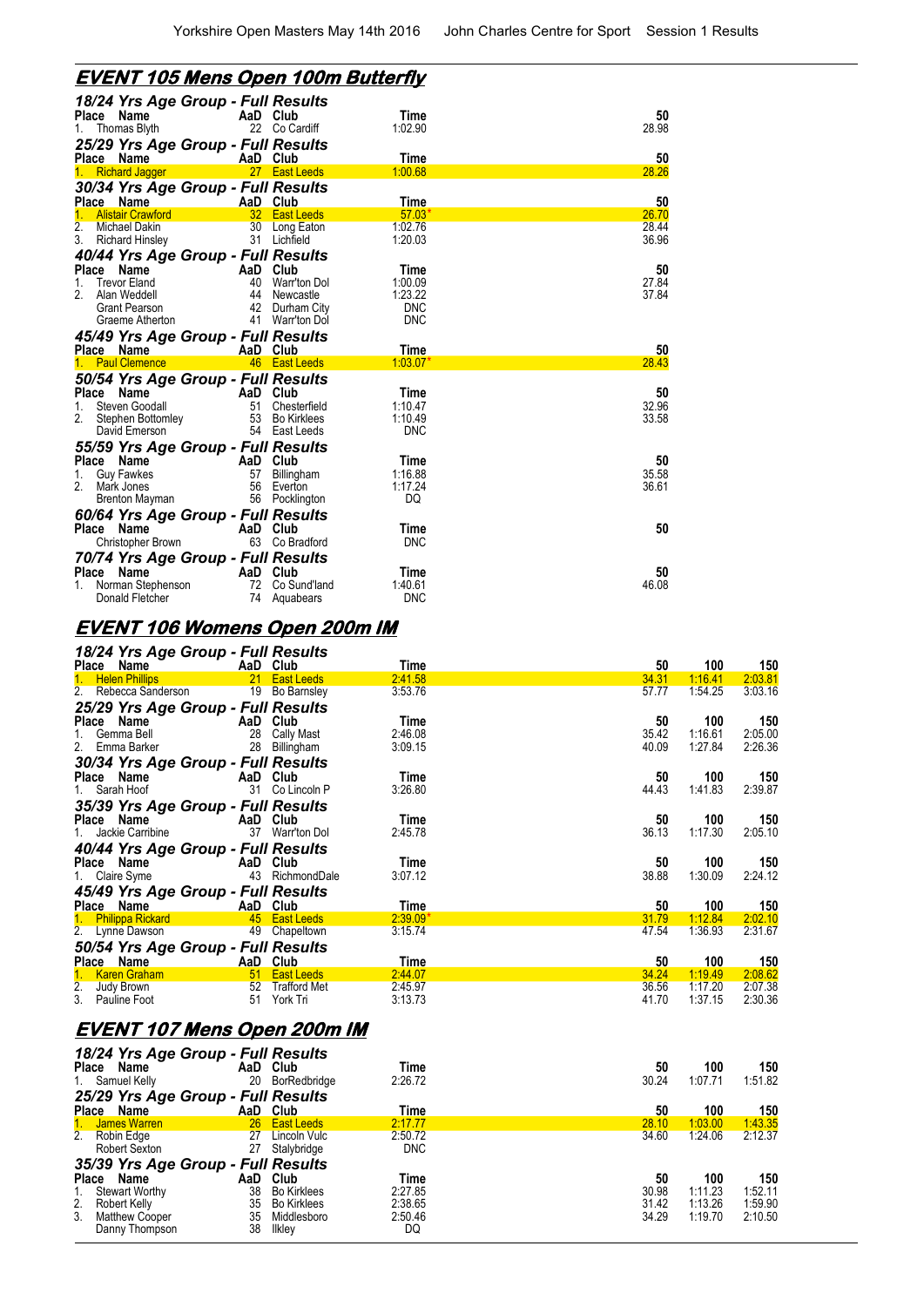| 40/44 Yrs Age Group - Full Results<br>Place Name | AaD Club |                     | Time       | 50    | 100     | 150     |
|--------------------------------------------------|----------|---------------------|------------|-------|---------|---------|
| 1. Timothy Gleeson                               | 42       | Co Sheffield        | 2:33.33    | 33.95 | 1:13.73 | 1:58.16 |
| 45/49 Yrs Age Group - Full Results               |          |                     |            |       |         |         |
| Place Name                                       | AaD      | Club                | Time       | 50    | 100     | 150     |
| 1.<br><b>Gary Wright</b>                         | 47       | <b>East Leeds</b>   | 2:30.99    | 31.36 | 1:11.68 | 1:57.74 |
| 2. Philip Croxall                                | 47       | Colne               | 2:48.59    | 37.00 | 1:25.73 | 2:12.37 |
| 50/54 Yrs Age Group - Full Results<br>Place Name | AaD      | Club                | Time       | 50    | 100     | 150     |
| Russell Mason<br>1.                              | 53       | Warr'ton Dol        | 2:27.75    | 32.71 | 1:11.37 | 1:54.48 |
| Stuart Hoyle                                     | 50       | East Leeds          | <b>DNC</b> |       |         |         |
| 55/59 Yrs Age Group - Full Results               |          |                     |            |       |         |         |
| Place Name                                       | AaD      | Club                | Time       | 50    | 100     | 150     |
| Mark Jones                                       | 56       | Everton             | 2:42.75    | 36.71 | 1:21.28 | 2:07.05 |
| 60/64 Yrs Age Group - Full Results               |          |                     |            |       |         |         |
| Place Name                                       | AaD      | Club                | Time       | 50    | 100     | 150     |
| 1. David Randall                                 | 62       | <b>Trafford Met</b> | 3:17.05    | 47.20 | 1:37.27 | 2:33.71 |
| 65/69 Yrs Age Group - Full Results               |          |                     |            |       |         |         |
| Place<br>Name                                    | AaD      | Club                | Time       | 50    | 100     | 150     |
| Graham Padgett<br>1.                             | 69       | Warr'ton Dol        | 3:03.16    | 41.09 | 1:27.95 | 2:22.12 |
| 2. Christopher Thorp                             | 66       | Etwall              | 3:37.93    | 41.66 | 1:39.00 | 2:44.28 |
| 70/74 Yrs Age Group - Full Results               |          |                     |            |       |         |         |
| Place Name                                       | AaD      | Club                | Time       | 50    | 100     | 150     |
| Tony Catterall<br>1.                             | 70       | Colne               | 3:27.20    | 48.43 | 1:40.15 | 2:39.00 |
| 2.<br>Norman Stephenson                          | 72       | Co Sund'land        | 3:31.52    | 46.11 | 1:43.04 | 2:42.94 |

# **EVENT 108 Womens Open 50m Freestyle**

|                    |                                                         | 18/24 Yrs Age Group - Full Results        |                                          |                |
|--------------------|---------------------------------------------------------|-------------------------------------------|------------------------------------------|----------------|
| Place              | Name                                                    | AaD                                       | Club                                     | Time           |
| 1.                 | Chloe Parkin                                            | 20                                        | Selby                                    | 27.31          |
| 2.                 | Rebecca Britten                                         | 19                                        | Rotherham Mo                             | 27.71          |
| 3.                 | Rebecca Cox                                             | 21<br>20                                  | Scarborough                              | 30.01<br>31.03 |
| 4.<br>5.           | Rebecca Garforth <b>Rebecca</b> Carrier<br>Leanne Davis | 20                                        | <b>East Leeds</b><br>Rotherham Mo        | 31.04          |
| 6.                 | Rebecca Sanderson                                       |                                           | 19 Bo Barnsley                           | 39.66          |
|                    |                                                         | 25/29 Yrs Age Group - Full Results        |                                          |                |
| Place              | Name                                                    | AaD                                       | Club                                     | Time           |
| 1.                 | Louise Highton                                          | 28                                        | <b>York City</b>                         | 27.21          |
| 2.                 | Laura Bowden                                            | 29                                        | Stalybridge                              | 29.94          |
| 3.                 | Ruth Mountford                                          | 27                                        | Chesterfield                             | 30.73          |
| 4.                 | Fay Horton                                              | 27                                        | Knottingley                              | 30.85          |
| 5.                 | <b>Kirsty Riley</b>                                     | 26                                        | Aireborough                              | 31.80          |
| 6.                 | Rachel Follows                                          | 29                                        | Romiley Mari                             | 31.90          |
| $7_{\ddots}$<br>8. | Hannah Robson                                           |                                           | 25 Boldon                                | 32.60          |
| 9.                 | <b>Katherine Purcell</b><br><b>Emily Broadbent</b>      |                                           | 26 East Leeds<br>27 New Earswick         | 32.69<br>34.52 |
|                    |                                                         |                                           |                                          |                |
|                    |                                                         | 30/34 Yrs Age Group - Full Results        |                                          |                |
| Place<br>1.        | Name<br>Sarah Livesey                                   | AaD<br>30                                 | Club<br>Co Sheffield                     | Time<br>28.54  |
| 2.                 | Lucy Rodwell                                            | 30                                        | Sheffield C                              | 29.29          |
|                    | Katherine Loker                                         | 31                                        | Calv Bing                                | <b>DNC</b>     |
|                    |                                                         | 35/39 Yrs Age Group - Full Results        |                                          |                |
|                    | Place Name                                              | AaD Club                                  |                                          | Time.          |
| 1.                 | <b>Lucy Churm</b>                                       |                                           | 38 East Leeds                            | 29.12          |
| 2.                 | <b>Vicky Hewick</b>                                     | 36                                        | Hull Masters                             | 34.43          |
| 3.                 | Raechel Hogg                                            | 37                                        | <b>Billingham</b>                        | 34.69          |
|                    |                                                         |                                           |                                          |                |
| 4.                 | Tanya Johnson                                           | 36                                        | Boldon                                   | 45.84          |
|                    | Caroline Liles                                          | 38                                        | Romiley Mari                             | DNC            |
|                    |                                                         | 40/44 Yrs Age Group - Full Results        |                                          |                |
| Place              | Name                                                    | AaD                                       | Club                                     | Time           |
| 1.                 | Jacqui Mann                                             | 44                                        | Etwall                                   | 28.93          |
|                    | <b>Sally Evers</b>                                      | 41                                        | <b>East Leeds</b>                        | 29.98          |
| 3.<br>4.           | Tracy Macinnes                                          | 42                                        | Knottingley                              | 30.23          |
| 5.                 | Helen Rolle<br>Elizabeth Wright                         | 41<br>43                                  | Etwall<br>Chesterfield                   | 30.51<br>30.55 |
| 6.                 | <b>Karen Dawson</b>                                     | $\sim$ 40                                 | — East Leeds — ⊙                         | 32.78          |
| 7.                 | Susan Harris                                            | 43                                        | Ilkley                                   | 34.14          |
| 8.                 | Joanne Fixter                                           | 42                                        | Billingham                               | 35.28          |
| 9.                 | <b>Tanya Green</b>                                      | 42                                        | <b>New Earswick</b>                      | 35.47          |
|                    | 10. Roberta Grech-Cini                                  | 41                                        | <b>East Leeds</b>                        | 35.76          |
|                    | <u>11. Lisa Stansbie</u>                                | 42<br>43                                  | <b>East Leeds</b><br><b>Hull Masters</b> | 35.98          |
|                    | 12. Nina Curran<br>13. Rachel Speich                    |                                           | 42 New Earswick                          | 36.86<br>38.76 |
|                    |                                                         |                                           |                                          |                |
|                    |                                                         | 45/49 Yrs Age Group - Full Results<br>AaD |                                          | Time           |
| 1.                 | Place Name<br><b>Nina Williams</b>                      | 46                                        | <b>Club</b><br><b>East Leeds</b>         | 27.80          |
| 2.                 | Jayne Simpson                                           | 49                                        | Boldon                                   | 30.66          |
| 3.                 | Melissa Britten                                         | 45                                        | Rotherham Mo                             | 35.32          |
| 4.                 | Joanne Smith                                            | 45                                        | <b>Boldon</b>                            | 37.14          |
| 5.                 | <b>Tracy Meyerhoff</b>                                  |                                           | 48 Hull Masters                          | 42.22          |
|                    |                                                         | 50/54 Yrs Age Group - Full Results        |                                          |                |
|                    | Place Name                                              | AaD                                       | Club                                     | Time           |
| 1.                 | <b>Karen Graham</b>                                     | 51                                        | <b>East Leeds</b>                        | 30.15          |
| 2.                 | <b>Beverly Stamp</b>                                    | 51                                        | Blackpool Aq                             | 31.86          |
| 3.<br>4.           | Carolyn Irvine<br>Kathryn Minghella                     | 53<br>52                                  | <b>Bo Kirklees</b><br>King't Scar        | 34.41<br>36.36 |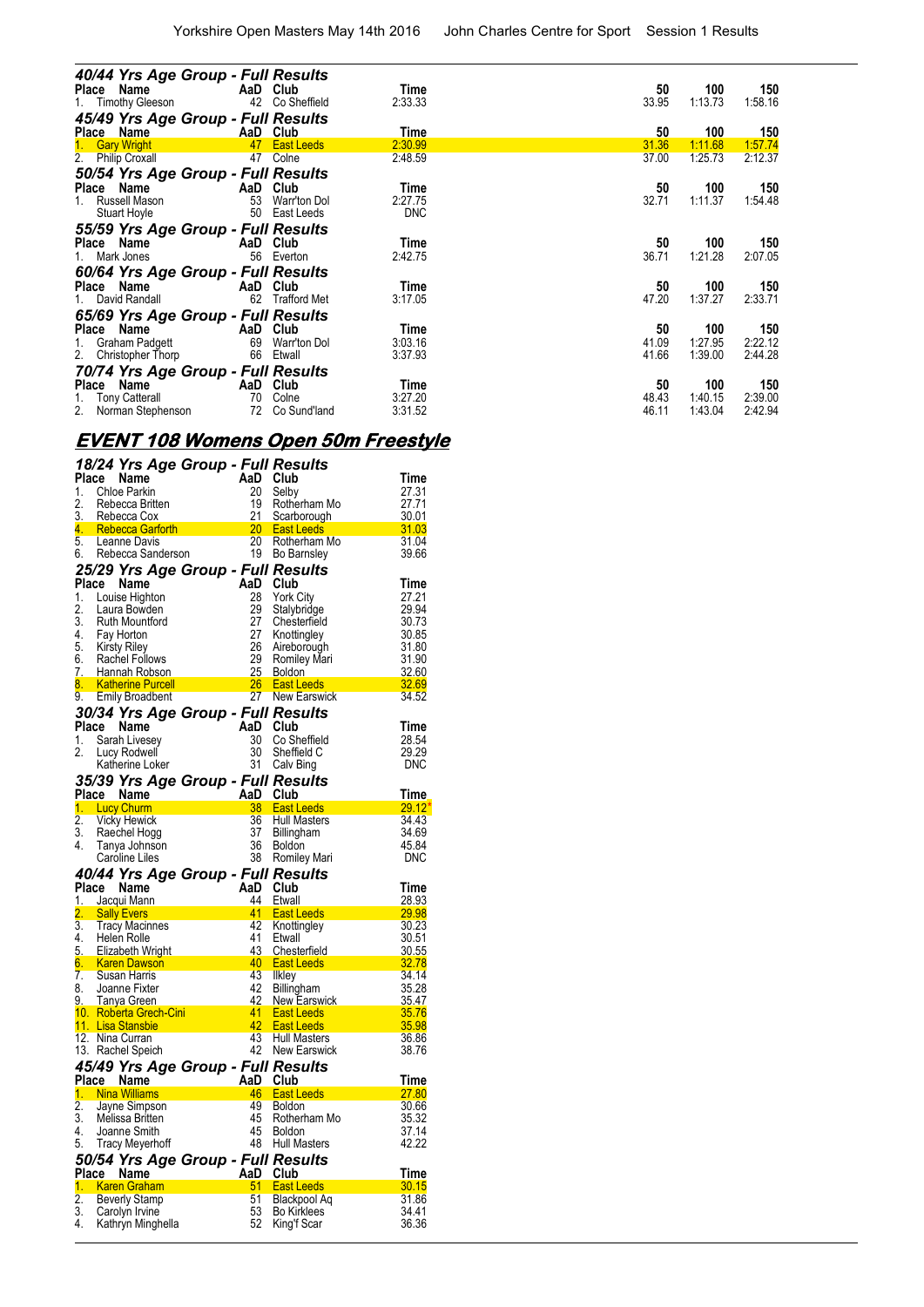| 55/59 Yrs Age Group - Full Results   |     |                     |             |
|--------------------------------------|-----|---------------------|-------------|
| Place<br>Name                        | AaD | Club                | Time        |
| Carol James                          | 56  | Sheffield C         | 38.35       |
| Lesley Edwards                       | 56  | Co Bradford         | <b>DNC</b>  |
| 60/64 Yrs Age Group - Full Results   |     |                     |             |
| Name<br>Place                        | AaD | Club                | <b>Time</b> |
| Wendy Offord<br>1.                   | 62  | <b>Bo Kirklees</b>  | 33.97       |
| Lindy Woodrow<br>2.                  | 62  | Co Sund'land        | 45.63       |
| 3. Suzanne Clarkson                  | 61  | <b>Hull Masters</b> | 50.55       |
| 65/69 Yrs Age Group - Full Results   |     |                     |             |
| Name<br>Place                        | AaD | Club                | <b>Time</b> |
| 1. Jennifer Merritt                  | 65  | Spondon Mast        | 35.65       |
| <b>Gail Daffern</b><br>2.            | 66  | <b>East Leeds</b>   | 45.35       |
| 75 Yrs/Over Age Group - Full Results |     |                     |             |
| Name<br><b>Place</b>                 | AaD | Club                | <b>Time</b> |
| <b>Betty Grayson</b><br>1.           | 81  | <b>Hull Masters</b> | 1:04.06     |

## **EVENT 109 Mens Open 50m Freestyle**

| 1.               | 18/24 Yrs Age Group - Full Results<br>Place Name<br><b>Matthew Eades</b>                 |                                                                                                                                                | AaD Club<br>22 | Adwick                                                    | Time<br>25.67                          |
|------------------|------------------------------------------------------------------------------------------|------------------------------------------------------------------------------------------------------------------------------------------------|----------------|-----------------------------------------------------------|----------------------------------------|
| 2.<br>3.         | Nicholas Simpson<br>David Booth                                                          |                                                                                                                                                | 20<br>19       | <b>Boldon</b><br><b>Bo Kirklees</b>                       | 26.55<br>28.07                         |
|                  | 25/29 Yrs Age Group - Full Results                                                       | $A$ an Res<br>Aad Club<br>27 F                                                                                                                 |                |                                                           |                                        |
| 1.               | Place Name<br><b>Richard Jagger</b>                                                      |                                                                                                                                                |                | 27 East Leeds                                             | Time<br>24.97                          |
| $\overline{2}$ . | Nicholas Boaz                                                                            |                                                                                                                                                | 29             | <b>York City</b>                                          | 25.37                                  |
| 3.               | Jack Chambers                                                                            |                                                                                                                                                |                | Chesterfield                                              | 26.26                                  |
|                  | 4 James Warren                                                                           | and the contract of the contract of the contract of the contract of the contract of the contract of the contra<br>25 New Earst 27 Lincoln Vule |                |                                                           | 26.39                                  |
|                  | 5. Oliver Wilby                                                                          |                                                                                                                                                |                | New Earswick                                              | 26.71                                  |
|                  | 6. Robin Edge                                                                            |                                                                                                                                                |                | Lincoln Vulc                                              | 29.30                                  |
|                  | 7. Peter Bradbury                                                                        |                                                                                                                                                | 29             | <b>Bo Kirklees</b>                                        | 29.82                                  |
|                  | Robert Sexton                                                                            |                                                                                                                                                |                | 27 Stalybridge                                            | <b>DNC</b>                             |
|                  | 30/34 Yrs Age Group - Full Results<br>Place Name AaD Club                                |                                                                                                                                                |                |                                                           | Time                                   |
| 1.               | <b>Alistair Crawford</b>                                                                 |                                                                                                                                                | 32             | <b>East Leeds</b>                                         | 23.32                                  |
| $\overline{2}$ . | Michael Dakin                                                                            |                                                                                                                                                | 30             | Long Eaton                                                | 24.17                                  |
|                  | 3. Graham Kennedy                                                                        |                                                                                                                                                | 32             | <b>Boldon</b>                                             | 28.17                                  |
| 4.               | Gregan Clarkson                                                                          |                                                                                                                                                |                | 34 Hull Masters                                           | 28.30                                  |
|                  | Neil Ryan                                                                                |                                                                                                                                                |                | 33 Romiley Mari                                           | DNC                                    |
|                  | Thomas Spencer                                                                           |                                                                                                                                                |                |                                                           | <b>DNC</b>                             |
|                  | 35/39 Yrs Age Group - Full Results<br>Place Name AaD Club                                |                                                                                                                                                |                | 34 .<br>33 Romlley<br>30 East Leeds<br><b>*** Results</b> | Time                                   |
|                  | 1. Chris Knee                                                                            |                                                                                                                                                |                | 37 East Leeds                                             | 24.36                                  |
| 2.               | John Major                                                                               |                                                                                                                                                | 37             | <b>Hull Masters</b>                                       | 26.15                                  |
| 3.               |                                                                                          |                                                                                                                                                | 35             | <b>Bo Kirklees</b>                                        | 26.59                                  |
|                  |                                                                                          |                                                                                                                                                | 38             | <b>Bo Kirklees</b>                                        | 27.23                                  |
|                  | 3. Richard Derdowski<br>4. Stewart Worthy<br>5. Robert Kelly                             |                                                                                                                                                | 35             | <b>Bo Kirklees</b>                                        | 27.26                                  |
|                  | 6. Danny Thompson                                                                        |                                                                                                                                                | 38             | Ilkley                                                    | 28.00                                  |
| 7.               | Gavin Chambers                                                                           |                                                                                                                                                | 39             | Sheffield C                                               | 30.93                                  |
|                  | 9. Philip Pratt                                                                          |                                                                                                                                                |                | 8. Matthew Cooper 35 Middlesboro                          | 31.23<br>$\overline{\phantom{a}32.52}$ |
|                  | Tavis Bohlinger                                                                          |                                                                                                                                                |                | 35 East Leeds<br>39 BUCS                                  | <b>DNC</b>                             |
|                  | 40/44 Yrs Age Group - Full Results                                                       |                                                                                                                                                |                |                                                           |                                        |
|                  | Place Name                                                                               |                                                                                                                                                | AaD Club       |                                                           | Time                                   |
| 1.               | David Rees                                                                               |                                                                                                                                                | 43             | Stalybridge                                               | 25.76                                  |
|                  | ب Timotriy<br><mark>3. Ben Shaw</mark><br>Medd<br>Timothy Gleeson<br>Ben Shaw            |                                                                                                                                                | 42             | Co Sheffield                                              | <u>27.32</u>                           |
|                  |                                                                                          |                                                                                                                                                |                | 40 East Leeds                                             | <b>Service Service</b><br>27.45        |
|                  | 4. Alan Weddell<br>4. Alan Weddell<br><mark>5. Neil Richardson – Alan III III III</mark> |                                                                                                                                                | 44             | <b>Newcastle</b>                                          | 29.57                                  |
|                  |                                                                                          |                                                                                                                                                | <b>44</b>      | <b>East Leeds</b>                                         | <u>29.67</u>                           |
| 7.               | 6. Duncan Smith<br>Daniel Dawson                                                         |                                                                                                                                                | 42<br>40       | Middlesboro<br>Colne                                      | 29.93<br>30.38                         |
| 8.               | Kevin Pickering                                                                          |                                                                                                                                                | 41             | Pocklington                                               | 30.93                                  |
| 9.               | Christopher Williams                                                                     |                                                                                                                                                | 41             | <b>Billingham</b>                                         | 33.95                                  |
|                  | 10. Lawrence Savage                                                                      |                                                                                                                                                | 44             | <b>Bo Barnsley</b>                                        | 37.22                                  |
|                  | Neil Shutt                                                                               |                                                                                                                                                | 40             | Co Sund'land                                              | <b>DNC</b>                             |
|                  | Grant Pearson                                                                            |                                                                                                                                                | 42             | Durham City                                               | <b>DNC</b>                             |
|                  | Graeme Atherton                                                                          |                                                                                                                                                | 41             | Warr'ton Dol                                              | DNC                                    |
|                  | 45/49 Yrs Age Group - Full Results                                                       |                                                                                                                                                |                |                                                           |                                        |
| 1.               | Place Name<br><b>Paul Clemence</b>                                                       |                                                                                                                                                | AaD Club<br>46 | <b>East Leeds</b>                                         | Time<br>24.73                          |
| 2.               | <b>Gary Wright</b>                                                                       |                                                                                                                                                | 47             | <b>East Leeds</b>                                         | 26.84                                  |
| 3.               | David Crabtree                                                                           |                                                                                                                                                | 48             | Romiley Mari                                              | 27.73                                  |
| 4.               | <b>Philip Croxall</b>                                                                    |                                                                                                                                                | 47             | Colne                                                     | 28.66                                  |
| 5.               | Martin Goff                                                                              |                                                                                                                                                | 48             | Romiley Mari                                              | 29.27                                  |
|                  | 50/54 Yrs Age Group - Full Results                                                       |                                                                                                                                                |                |                                                           |                                        |
|                  | Place Name                                                                               |                                                                                                                                                | AaD            | Club                                                      | Time                                   |
| $\overline{1}$ . | <b>David Hogg</b>                                                                        |                                                                                                                                                | 52             | <b>East Leeds</b>                                         | 28.16                                  |
| 2.               | <b>Stuart Hoyle</b>                                                                      |                                                                                                                                                | 50             | <b>East Leeds</b>                                         | 28.25                                  |
| 3.<br>4.         | Anthony Fawthrop                                                                         |                                                                                                                                                | 54<br>54       | <b>Bo Kirklees</b><br>King'f Scar                         | 29.12<br>29.16                         |
| 5.               | <b>Stewart Rowe</b><br>Steven Goodall                                                    |                                                                                                                                                | 51             | Chesterfield                                              | 29.78                                  |
| 6.               | <b>Chris Brown</b>                                                                       |                                                                                                                                                | 54             | <b>East Leeds</b>                                         | 32.27                                  |
|                  | Jonathan Saunders                                                                        |                                                                                                                                                | 50             | Co Sheffield                                              | DNC                                    |
|                  | David Emerson                                                                            |                                                                                                                                                | 54             | East Leeds                                                | DNC                                    |
|                  | Andrew Moore                                                                             |                                                                                                                                                | 50             | Amersham                                                  | DNC                                    |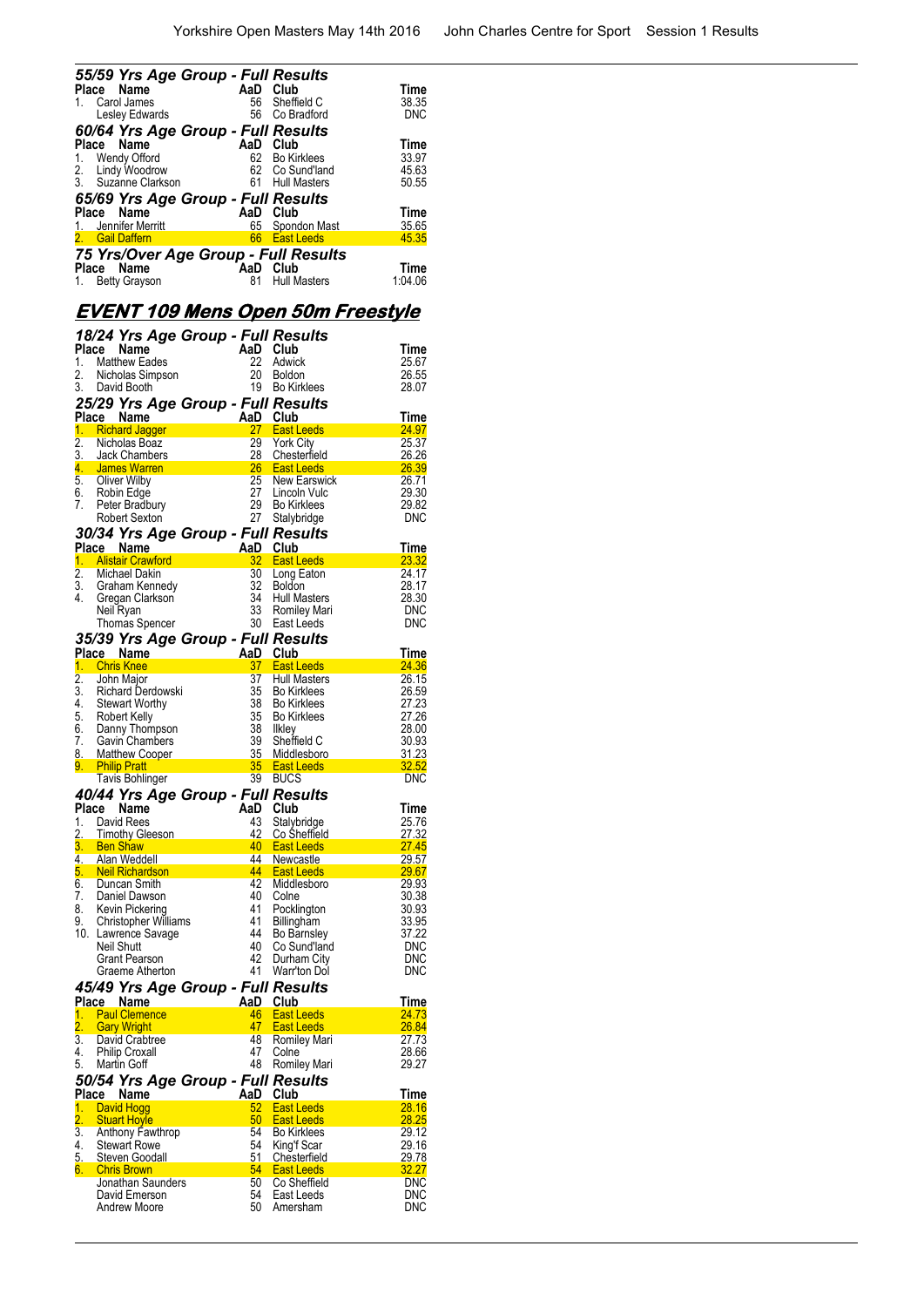|                                | 55/59 Yrs Age Group - Full Results   |       |                     |            |
|--------------------------------|--------------------------------------|-------|---------------------|------------|
| Place                          | Name                                 | AaD   | Club                | Time       |
| 1.                             | David Bradford                       | 58    | Chesterfield        | 28.50      |
|                                | Paul Anjos                           | $55-$ | <b>Bo Kirklees</b>  | 28.80      |
| $\frac{2}{3}$<br>$\frac{4}{5}$ | <b>Robert Woodcock</b>               |       | 59 Wetherby         | 28.94      |
|                                | <b>Louis Wyness</b>                  |       | 55 East Leeds       | 29.41      |
|                                | lan Harman                           | 57    | <b>Hull Masters</b> | 29.81      |
| 6.<br>7.                       | Brenton Mayman                       | 56    | Pocklington         | 30.74      |
|                                | <b>Guy Fawkes</b>                    | 57    | Billingham          | 32.76      |
| 8.                             | <b>Cleveland Meyerhoff</b>           | 59    | <b>Hull Masters</b> | 33.61      |
| 9.                             | lan Longster                         | 58    | Billingham          | 37.95      |
|                                | 60/64 Yrs Age Group - Full Results   |       |                     |            |
| Place                          | Name                                 | AaD   | Club                | Time       |
| 1.                             | <b>Brian Godfrey</b>                 | 61    | <b>Bo Kirklees</b>  | 28.88      |
|                                | Graham Pearson                       | 64    | Carlisle Aq         | <b>DNC</b> |
|                                | 65/69 Yrs Age Group - Full Results   |       |                     |            |
| Place                          | Name                                 | AaD   | Club                | Time       |
| 1.                             | <b>Colin Gerrard</b>                 | 69    | RichmondDale        | 33.79      |
|                                | 2. David Norville                    | 69    | <b>New Earswick</b> | 36.81      |
|                                | 3. Steven Eddison                    | 67    | Co Bradford         | 44.05      |
|                                | 70/74 Yrs Age Group - Full Results   |       |                     |            |
| Place                          | Name                                 | AaD   | Club                | Time       |
|                                | Donald Fletcher                      | 74    | Aquabears           | <b>DNC</b> |
|                                | 75 Yrs/Over Age Group - Full Results |       |                     |            |
| Place                          | Name                                 | AaD   | Club                | Time       |
| 1.                             | Neil Mackinnon                       | 75    | <b>Trafford Met</b> | 30.51      |
| 2.                             | Colin Sage                           | 80    | <b>Hull Masters</b> | 41.83      |

# **EVENT 110 Womens Open 100m Backstroke**

|                 |                      | 18/24 Yrs Age Group - Full Results |                 |                                            |       |
|-----------------|----------------------|------------------------------------|-----------------|--------------------------------------------|-------|
| Place Name      |                      | AaD Club                           |                 | Time                                       | 50    |
| 1.              | <b>Grace Morley</b>  |                                    | 20 Tyldesley    | 1:05.98                                    | 31.93 |
| 2.              | Rebecca Britten      |                                    | 19 Rotherham Mo | 1:09.04                                    | 32.58 |
|                 | 3. Rebecca Cox       |                                    | 21 Scarborough  | 1:12.41                                    | 34.43 |
|                 | 4. Rebecca Sanderson |                                    | 19 Bo Barnsley  | 1:44.72                                    | 51.16 |
|                 |                      | 25/29 Yrs Age Group - Full Results |                 |                                            |       |
| Place Name      |                      | AaD Club                           |                 | Time                                       | 50    |
|                 | 1. Laura Bowden      |                                    | 29 Stalybridge  | 1:13.00                                    | 35.69 |
|                 | 2. Deborah Crossland |                                    | 29 Bo Kirklees  | 1:14.60                                    | 35.42 |
|                 | 3. Emily Broadbent   |                                    | 27 New Earswick | 1:21.27                                    | 39.85 |
| 4. Helen Miller |                      |                                    | 26 York Tri     | 1:26.12                                    |       |
|                 |                      | 30/34 Yrs Age Group - Full Results |                 |                                            |       |
| Place Name      |                      | AaD Club                           |                 | Time                                       | 50    |
|                 | 1. Kate Nicholson    |                                    | 34 Newcastle    | 1:13.61                                    | 35.47 |
|                 |                      | 40/44 Yrs Age Group - Full Results |                 |                                            |       |
| Place Name      |                      | AaD Club                           |                 | Time                                       | 50    |
| 1.              | Sarah Coatsworth     |                                    | 43 Bo Kirklees  | 1:22.56                                    |       |
| 2.              | Susan Harris         |                                    | 43 Ilkley       | 1:31.38                                    | 43.01 |
|                 |                      | 45/49 Yrs Age Group - Full Results |                 |                                            |       |
| Place Name      |                      | AaD Club                           |                 | Time                                       | 50    |
|                 | 1. Jayne Simpson     |                                    | 49 Boldon       | 1:19.90                                    | 38.17 |
|                 | 2. Melissa Britten   |                                    | 45 Rotherham Mo | 1:27.20                                    | 41.18 |
|                 | 3. Lynne Dawson      |                                    | 49 Chapeltown   | 1:29.14                                    | 43.85 |
|                 | 4. Joanne Brook      |                                    | 47 Bo Kirklees  | 1:30.07                                    |       |
|                 |                      | 50/54 Yrs Age Group - Full Results |                 |                                            |       |
| Place Name      |                      | AaD Club                           |                 | Time                                       | 50    |
| 1. Julie Hoyle  |                      |                                    | 54 East Leeds   | 1:13.63                                    | 35.25 |
| 2.              | Judy Brown           |                                    | 52 Trafford Met | 1:15.24                                    | 36.87 |
|                 | 3. Karen Graham      |                                    | 51 East Leeds   | 1:21.98                                    | 40.42 |
|                 | 4. Carolyn Irvine    |                                    | 53 Bo Kirklees  | 1:24.31                                    | 40.76 |
|                 |                      | 55/59 Yrs Age Group - Full Results |                 |                                            |       |
| Place Name      |                      | AaD Club                           |                 | Time                                       | 50    |
|                 | Judith Hattle        |                                    | 56 Carlisle Aq  | <b>DNC</b>                                 |       |
|                 |                      |                                    |                 |                                            |       |
|                 |                      |                                    |                 | <u>EVENT 111 Mens Open 100m Backstroke</u> |       |
|                 |                      | 18/24 Yrs Age Group - Full Results |                 |                                            |       |
| Place Name      |                      | AaD Club                           |                 | Time                                       | 50    |
| 1. David Booth  |                      |                                    | 19 Bo Kirklees  | 1:07.63                                    |       |
|                 |                      | 25/20 Vrs Ano Croup - Full Posults |                 |                                            |       |

| Place Name                         | AaD<br>Club              | Time     | 50       |
|------------------------------------|--------------------------|----------|----------|
| 1. David Booth                     | 19<br><b>Bo Kirklees</b> | 1:07.63  |          |
| 25/29 Yrs Age Group - Full Results |                          |          |          |
| Place Name                         | Club<br>AaD              | Time     | 50       |
| Oliver Wilby<br>1.                 | 25<br>New Earswick       | 1:04.66  | 31.40    |
| 2. David Phillips                  | 25<br><b>Bo Kirklees</b> | 1:07.17  | 32.49    |
| 3. Jack Chambers                   | 28 Chesterfield          | 1:10.16  | 32.24    |
| 35/39 Yrs Age Group - Full Results |                          |          |          |
| Place Name                         | AaD Club                 | Time     | 50       |
| 1. Philip Pratt                    | 35 East Leeds            | $58.62*$ | $28.01*$ |
| 40/44 Yrs Age Group - Full Results |                          |          |          |
| Place Name                         | AaD Club                 | Time     | 50       |
| 1. Trevor Eland                    | 40<br>Warr'ton Dol       | 1:01.82  | 29.93    |
| 2. Sean O'Flaherty                 | 44 Bo Kirklees           | 1:07.23  | 32.55    |
| Alan Weddell                       | 44<br>Newcastle          | DQ       |          |
| 50/54 Yrs Age Group - Full Results |                          |          |          |
| Place Name                         | AaD<br>Club              | Time     | 50       |
| 1. Anthony Fawthrop                | 54<br><b>Bo Kirklees</b> | 1:22.10  | 39.82    |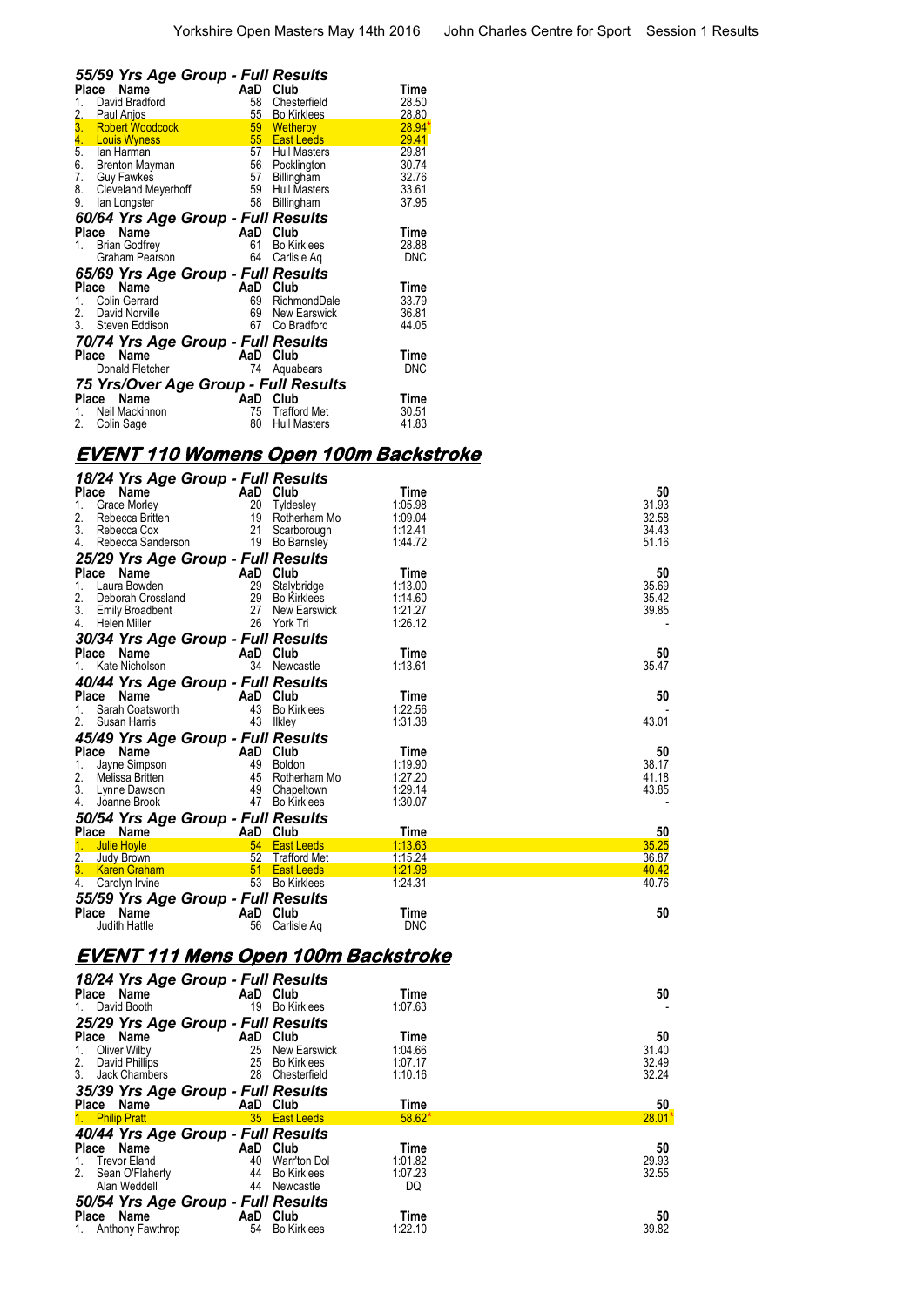| 55/59 Yrs Age Group - Full Results<br>Name<br>Place |     | AaD Club            | Time       | 50    |
|-----------------------------------------------------|-----|---------------------|------------|-------|
| Stephen Allen                                       | 56  | <b>Hull Masters</b> | 1:10.31    | 33.49 |
| <b>Robert Woodcock</b><br>2.                        | 59  | Wetherby            | $1:16.82*$ | 35.78 |
| $\overline{3}$ .<br>Mark Jones                      | 56  | Everton             | 1:19.26    | 39.05 |
| Martyn Binns<br>4.                                  | 58  | <b>Bo Kirklees</b>  | 1:20.87    | 40.19 |
| 5.<br>Alan Marsh                                    | 55  | Chesterfield        | 1:20.89    | 38.99 |
| 60/64 Yrs Age Group - Full Results                  |     |                     |            |       |
| Place Name                                          | AaD | Club                | Time       | 50    |
| <b>Brian Godfrey</b><br>1.                          | 61  | <b>Bo Kirklees</b>  | 1:21.67    | 40.10 |
| 2.<br>David Randall                                 | 62  | <b>Trafford Met</b> | 1:32.37    | 46.86 |
| Christopher Brown                                   |     | 63 Co Bradford      | <b>DNC</b> |       |
| 65/69 Yrs Age Group - Full Results                  |     |                     |            |       |
| Name<br>Place                                       |     | AaD Club            | Time       | 50    |
| Graeme Shutt                                        | 67  | Co Sund'land        | 1:51.37    | 51.50 |
| 70/74 Yrs Age Group - Full Results                  |     |                     |            |       |
| Place Name                                          |     | AaD Club            | Time       | 50    |
| <b>Tony Catterall</b><br>1.                         | 70  | Colne               | 1:38.27    |       |
| 75 Yrs/Over Age Group - Full Results                |     |                     |            |       |
| Place Name                                          | AaD | Club                | Time       | 50    |
| Roger Burrell                                       | 85  | Launceston          | 1.44.91    | 50.76 |
| 2.<br><b>Bill Moore</b>                             | 79  | East Leeds          | 1:49.65    | 53.66 |

# **EVENT 112 Womens Open 200m Freestyle Team**

|              | 072+ Yrs Age Group - Full Results |        |                   |         |       |         |         |
|--------------|-----------------------------------|--------|-------------------|---------|-------|---------|---------|
| Place        | Name                              |        | A.G Club          | Time    | 50    | 100     | 150     |
|              | 1. East Leeds SC                  |        | 072+ East Leeds   | 2:04.91 | 28.82 | 1:00.81 | 1:31.69 |
|              | 120+ Yrs Age Group - Full Results |        |                   |         |       |         |         |
| <b>Place</b> | Name                              |        | A.G Club          | Time    | 50    | 100     | 150     |
|              | 1. Boldon C.A. Swim Club          | 120+   | Boldon            | 2:29.10 |       | 1:09.38 | 1:42.42 |
|              | 160+ Yrs Age Group - Full Results |        |                   |         |       |         |         |
| Place        | Name                              | A.G    | Club              | Time    | 50    | 100     | 150     |
|              | 1. East Leeds SC A                | $160+$ | <b>East Leeds</b> | 1:55.90 | 28.23 | 58.74   | 1:27.47 |
|              | 2. East Leeds SC B                | $160+$ | <b>East Leeds</b> | 2:07.90 | 30.09 | 1:05.32 | 1:38.22 |
|              | 3. Borough of Kirklees SC         | 160+   | Bo Kirklees       | 2:15.07 | 33.81 | 1:08.26 | 1:42.79 |
|              | 4. New Earswick SC                | 160+   | New Earswick      | 2:35.25 | 35.48 | 1:20.09 | 1:59.80 |

## **EVENT 113 Mens Open 200m Freestyle Team**

| 120+ Yrs Age Group - Full Results<br>50<br>100<br>Place Name<br>A.G Club<br>Time       | 150<br>1:18.96 |
|----------------------------------------------------------------------------------------|----------------|
|                                                                                        |                |
| 1:46.33<br>1. East Leeds SC<br>53.62<br>120+ East Leeds                                |                |
| 26.24<br>2. Borough of Kirklees SC 120+ Bo Kirklees<br>1:46.81<br>53.73                | 1:20.82        |
| 160+ Yrs Age Group - Full Results                                                      |                |
| 100<br>A.G Club<br>Time<br>50<br>Place Name                                            | 150            |
| 1. East Leeds SC A<br>1:46.97<br>26.97<br>160+ East Leeds<br>54.53                     | 1:22.35        |
| 2. East Leeds SC B<br>27.78<br>1:58.82<br><b>East Leeds</b> 160+ East Leeds<br>59.70   | 1:29.56        |
| 200+ Yrs Age Group - Full Results                                                      |                |
| A.G Club<br>Place Name<br>100<br>Time<br>50                                            | 150            |
| 26.36<br>2:03.73<br>1:02.60<br>1. Hull Masters SC<br>$200+$<br><b>Hull Masters</b>     | 1:32.56        |
| 28.52<br>2. Colne SC<br>1:01.43<br>$200+$<br>2:07.51<br>Colne                          | 1:37.30        |
| 220+ Yrs Age Group - Full Results                                                      |                |
| A.G Club<br>100<br>Time<br>Place Name<br>50                                            | 150            |
| $220+$<br>1. Borough of Kirklees SC<br>2:02.16<br>29.58<br><b>Bo Kirklees</b><br>59.68 | -              |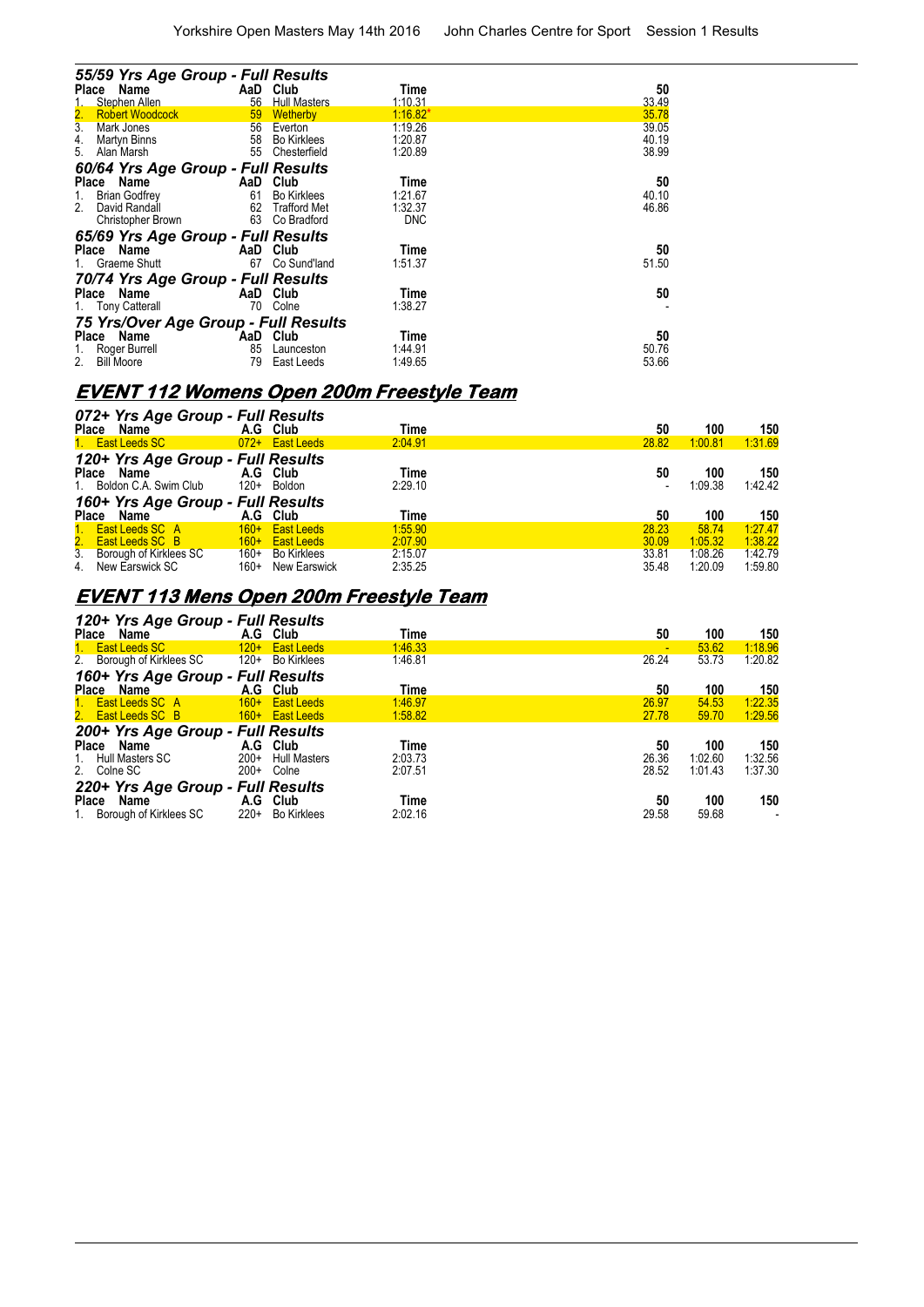# **EVENT 201 Mens/Womens Open 400m Freestyle**

|                                             | <b>MENS 25/29 Yrs Age Group - Full Results</b>                                   |                            |              |              |                                                                                                                            |              |
|---------------------------------------------|----------------------------------------------------------------------------------|----------------------------|--------------|--------------|----------------------------------------------------------------------------------------------------------------------------|--------------|
| Place Name<br>Christopher Wilkinson<br>1.   | AaD Club<br>25 Billingham                                                        | Time<br>4:40.09            |              |              |                                                                                                                            |              |
| 50m 28.92                                   | 100m 1:02.11<br>150m 1:38.35                                                     | 200m 2:14.74               | 250m 2:56.40 | 300m 3:37.71 | 350m 4:09.25                                                                                                               | 400m 4:40.09 |
| 2.<br>Simon Jenson<br>50m 32.94             | 29 Hull Masters<br>100m 1:08.70<br>150m 1:45.71                                  | 4:55.48<br>200m 2:23.77    | 250m 3:02.01 | 300m 3:40.16 | 350m 4:18.59                                                                                                               | 400m 4:55.48 |
|                                             | <b>MENS 30/34 Yrs Age Group - Full Results</b>                                   |                            |              |              |                                                                                                                            |              |
| Place Name<br>Luke Osborn<br>1.             | AaD Club<br>30 York Tri                                                          | Time<br>4:30.86            |              |              |                                                                                                                            |              |
| 50m 29.86                                   | 100m 1:02.94<br>150m 1:36.67                                                     | 200m 2:10.97               | 250m 2:46.13 | 300m 3:21.55 | 350m 3:56.90                                                                                                               | 400m 4:30.86 |
| 2.<br>Graham Kennedy<br>50m 31.74           | 32 Boldon<br>100m 1:07.35<br>150m 1:44.23                                        | 4:52.72<br>200m 2:22.03    | 250m 3:00.00 | 300m 3:38.58 | 350m 4:17.25                                                                                                               | 400m 4:52.72 |
| 3.<br>Gregan Clarkson                       | 34 Hull Masters                                                                  | 5:04.25                    |              |              |                                                                                                                            |              |
| 50m 34.15<br>4.<br>Tom Pagett               | 100m 1:13.13<br>150m 1:52.80<br>30 York Tri                                      | 200m 2:32.51<br>5:14.33    | 250m 3:11.88 | 300m 3:49.98 | 350m 4:28.07                                                                                                               | 400m 5:04.25 |
| 50m 34.95<br>5.<br><b>Richard Hinsley</b>   | 100m 1:13.46<br>150m 1:52.57<br>31 Lichfield                                     | 200m 2:32.88<br>5:21.94    | 250m 3:13.29 | 300m 3:53.38 | 350m 4:34.35                                                                                                               | 400m 5:14.33 |
| 50m 35.13                                   | 100m 1:15.17<br>150m 1:56.15                                                     | 200m 2:37.52               | 250m 3:18.68 | 300m 4:00.72 | 350m 4:42.20                                                                                                               | 400m 5:21.94 |
| Liam Bradley                                | 33 Knottingley                                                                   | <b>DNC</b>                 |              |              |                                                                                                                            |              |
| Place Name                                  | <b>MENS 35/39 Yrs Age Group - Full Results</b><br>AaD Club                       | Time                       |              |              |                                                                                                                            |              |
| Danny Thompson<br>1.                        | 38 Ilkley                                                                        | 4:58.24                    |              |              |                                                                                                                            |              |
| 50m 32.53<br>2. Martin Temple               | 100m 1:09.32<br>150m 1:47.04<br>39 Bo Kirklees                                   | 200m 2:25.15<br>5:02.29    | 250m 3:03.62 | 300m 3:42.69 | 350m 4:21.13                                                                                                               | 400m 4:58.24 |
| 50m 33.68                                   | 100m 1:10.98<br>150m 1:49.13                                                     | 200m 2:28.37               | 250m 3:07.83 | 300m 3:46.66 | 350m 4:25.17                                                                                                               | 400m 5:02.29 |
| Place Name                                  | <b>MENS 40/44 Yrs Age Group - Full Results</b><br>AaD Club                       | Time                       |              |              |                                                                                                                            |              |
| 1. Ben Shaw                                 | 40 East Leeds                                                                    | 4:46.02                    |              |              |                                                                                                                            |              |
| 50m 33.98<br>2. Sean O'Flaherty             | $100m$ 1:10.18<br>150m 1:46.31<br>44 Bo Kirklees                                 | $200m -$<br>4:54.47        | 250m 2:59.22 | 300m 3:35.25 | 350m 4:11.44                                                                                                               | 400m 4:46.02 |
| 50m 32.85                                   | $100m -$<br>150m 1:46.56                                                         | 200m 2:24.61               | 250m -       | 300m 3:40.79 | 350m -                                                                                                                     | 400m 4:54.47 |
| Place Name                                  | <b>MENS 45/49 Yrs Age Group - Full Results</b><br>AaD Club                       | Time                       |              |              |                                                                                                                            |              |
| Joseph Gavelle<br>1.                        | 46 Rotherham Mo                                                                  | 5:04.47                    |              |              |                                                                                                                            |              |
| 50m 34.01<br>2.<br><b>Philip Croxall</b>    | 100m 1:11.08<br>150m 1:49.61<br>47 Colne                                         | 200m 2:28.67<br>5:04.77    | 250m 3:08.19 | 300m 3:47.68 | 350m 4:26.55                                                                                                               | 400m 5:04.47 |
| 50m 1:15.48                                 | 100m 1:55.08<br>150m -                                                           | 200m 2:34.73               | 250m 3:13.69 | 300m 3:51.97 | 350m 4:29.06                                                                                                               | 400m 5:04.77 |
|                                             | <b>MENS 50/54 Yrs Age Group - Full Results</b>                                   |                            |              |              |                                                                                                                            |              |
| Place Name<br>1. Stephen Tyler              | AaD Club<br>52 Colne                                                             | Time<br>5:45.52            |              |              |                                                                                                                            |              |
| 50m 38.95<br>Russell Mason                  | 100m 1:21.90<br>150m 2:06.05<br>53 Warr'ton Dol                                  | 200m 2:50.90<br><b>DNC</b> | 250m 3:35.26 | 300m 4:19.70 | 350m 5:04.19                                                                                                               | 400m 5:45.52 |
|                                             | <b>MENS 55/59 Yrs Age Group - Full Results</b>                                   |                            |              |              |                                                                                                                            |              |
| Place Name                                  | AaD Club                                                                         | Time                       |              |              |                                                                                                                            |              |
| 1. Mark Jones<br>50m 34.14                  | 56 Everton<br>100m 1:10.87<br>150m 1:47.92                                       | 4:52.12<br>200m 2:25.36    | 250m 3:02.30 | 300m 3:39.73 | 350m 4:16.33                                                                                                               | 400m 4:52.12 |
| 2. Brenton Mayman                           | 56 Pocklington                                                                   | 5:38.26                    |              |              |                                                                                                                            |              |
| 50m 35.67                                   | 100m 1:15.88<br>150m 1:58.58<br><b>MENS 60/64 Yrs Age Group - Full Results</b>   | 200m 2:42.39               | 250m 3:28.42 | 300m 4:12.11 | 350m 4:56.40                                                                                                               | 400m 5:38.26 |
| Place Name                                  | AaD Club                                                                         | Time                       |              |              |                                                                                                                            |              |
| 1. David Randall<br>$50m -$                 | 62 Trafford Met<br>100m 1:22.02<br>150m 2:05.51                                  | 5:42.51<br>200m 2:48.84    | 250m 3:32.20 | 300m 4:15.75 | 350m 4:59.13                                                                                                               | 400m 5:42.51 |
|                                             | <b>MENS 65/69 Yrs Age Group - Full Results</b>                                   |                            |              |              |                                                                                                                            |              |
| Place Name                                  | AaD Club                                                                         | Time                       |              |              |                                                                                                                            |              |
| Graham Padgett<br>1.<br>50m 38.98           | 69 Warr'ton Dol<br>100m 1:20.03<br>150m 2:42.69                                  | 5:29.35<br>200m-           | 250m 3:24.39 | 300m 4:06.56 | 350m 4:48.60                                                                                                               | 400m 5:29.35 |
| 2.<br>David Norville<br>50m 41.11           | 69 New Earswick<br>100m 1:28.03<br>150m 2:18.86                                  | 6:37.27<br>200m 3:10.03    | 250m 4:01.53 | 300m 4:53.41 | 350m 5:45.70                                                                                                               | 400m 6:37.27 |
| 3.<br><b>Paul Fletcher</b>                  | 65 East Leeds                                                                    | $7:02.20*$                 |              |              |                                                                                                                            |              |
| <u>50m 49.41</u>                            | 100m 1:43.47<br>150m 2:37.83                                                     | 200m 3:32.29               | 250m 4:26.03 | 300m 5:20.36 | 350m 6:12.98                                                                                                               | 400m 7:02.20 |
| Place Name                                  | <b>MENS 70/74 Yrs Age Group - Full Results</b><br>AaD Club                       | Time                       |              |              |                                                                                                                            |              |
| 1. Tony Catterall                           | 70 Colne<br>100m 1:30.84<br>$150m -$                                             | 6:17.43<br>200m 3:06.65    | 250m -       | $300m -$     | $350m -$                                                                                                                   | 400m 6:17.43 |
| 50m 43.72                                   | <b>MENS 75 Yrs/Over Age Group - Full Results</b>                                 |                            |              |              |                                                                                                                            |              |
| Place Name                                  | AaD Club                                                                         | Time                       |              |              |                                                                                                                            |              |
| 1. Bill Moore<br>50m 49.13                  | 79 East Leeds<br>100m 1:42.52<br>150m 2:37.50                                    | 7:06.25<br>200m 3:32.05    | 250m 4:26.51 | 300m 5:21.59 | 350m 6:14.27                                                                                                               | 400m 7:06.25 |
| 2.<br>Roger BURRELL                         | 85 Launceston                                                                    | 7:41.02                    |              |              |                                                                                                                            |              |
| 50m 52.01                                   | 100m 1:50.14<br>150m 3:49.63<br><b>WOMENS 18/24 Yrs Age Group - Full Results</b> | $200m -$                   | 250m -       | $300m -$     | $350m -$                                                                                                                   | 400m 7:41.02 |
| Place Name                                  | AaD Club                                                                         | Time                       |              |              |                                                                                                                            |              |
| 1. Emily Jones<br>50m 32.91                 | 22 East Leeds<br>100m 1:10.04<br>$150m$ 1:47.71                                  | 5:00.02<br>200m 2:25.69    | 250m 3:03.69 | 300m 3:42.49 | 350m 4:21.79                                                                                                               | 400m 5:00.02 |
| 2.<br>Rebecca Sanderson                     | 19 Bo Barnsley                                                                   | 6:40.33                    |              |              |                                                                                                                            |              |
| 50m 43.64                                   | 100m 1:33.46<br>150m 2:24.99<br><b>WOMENS 25/29 Yrs Age Group - Full Results</b> | 200m 3:15.81               | 250m -       | 300m 4:08.38 | 350m 5:00.19                                                                                                               | 400m 6:40.33 |
| Place Name                                  | AaD Club                                                                         | Time                       |              |              |                                                                                                                            |              |
| Laura Bowden<br>1.<br>50m 32.48             | 29 Stalybridge<br>100m 1:07.78<br>150m 1:43.70                                   | 4:45.99<br>200m 2:19.72    | 250m 2:56.11 | 300m 3:32.89 | 350m 4:09.40                                                                                                               | 400m 4:45.99 |
| 2.<br>Rebecca Pearson                       | 25 Chesterfield                                                                  | 5:15.25                    |              |              |                                                                                                                            |              |
| 50m 34.83<br>3.<br>Helen Miller             | 100m 1:14.00<br>150m 1:54.88<br>26 York Tri                                      | 200m 2:35.61<br>5:43.23    | 250m 3:15.76 | 300m 3:56.74 | 350m 4:37.16                                                                                                               | 400m 5:15.25 |
| 50m 38.31                                   | 150m 2:04.49<br>100m -                                                           | 200m 2:48.65               | 250m 3:32.87 | 300m 4:17.15 | 350m 5:01.51                                                                                                               | 400m 5:43.23 |
| 4.<br><b>Katherine Purcell</b><br>50m 38.73 | 26 East Leeds<br>100m 1:21.30<br>150m 2:06.32                                    | 6:08.26<br>200m 2:53.21    | 250m 3:42.90 | 300m 4:31.99 | $350m -$<br>and the state of the state of the state of the state of the state of the state of the state of the state of th | 400m 6:08.26 |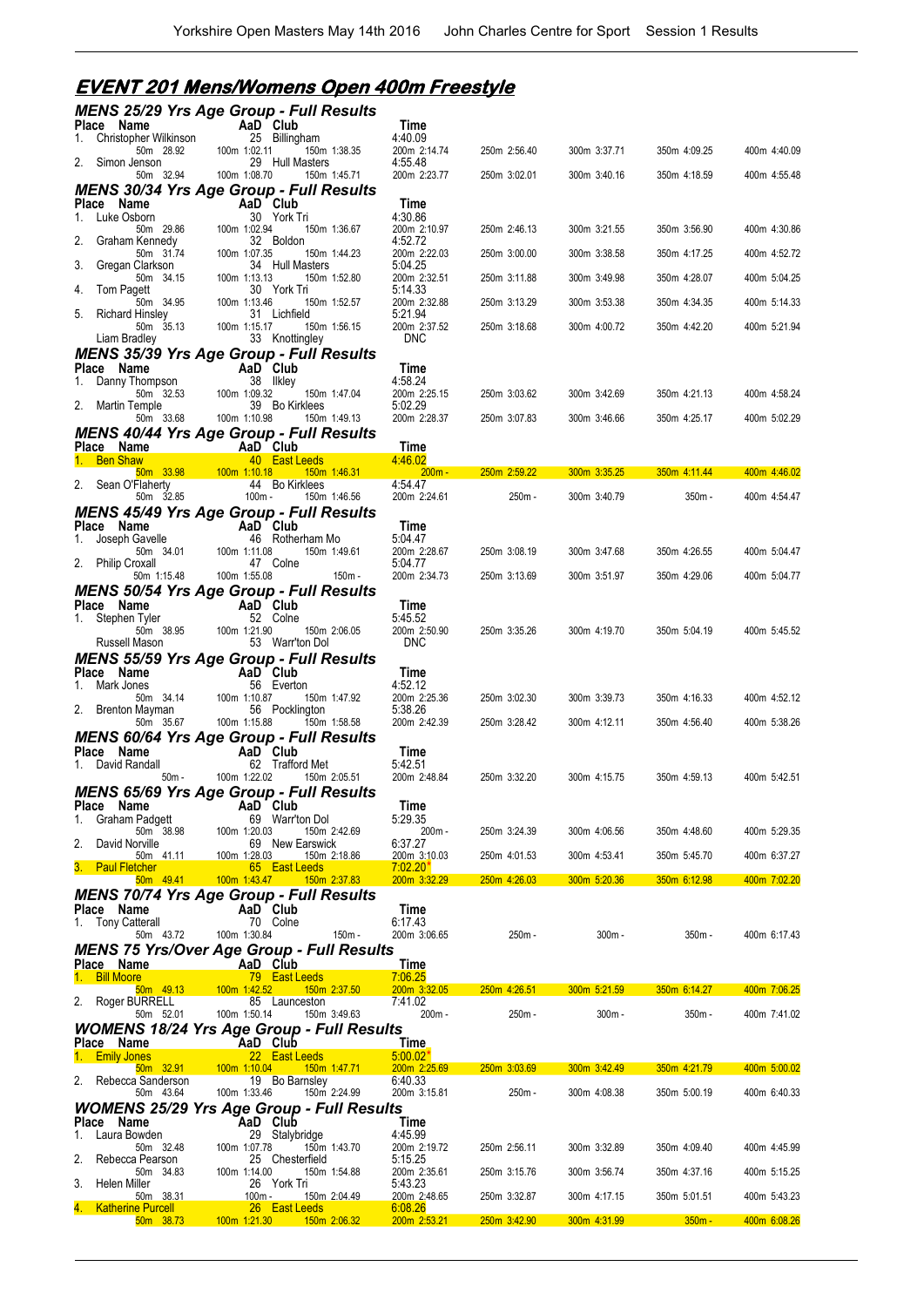|                                | <b>WOMENS 35/39 Yrs Age Group - Full Results</b>             |                         |              |              |              |              |
|--------------------------------|--------------------------------------------------------------|-------------------------|--------------|--------------|--------------|--------------|
| Place Name                     | AaD Club                                                     | Time                    |              |              |              |              |
| <b>Rachel Whitwell</b>         | 36<br><b>Bo Kirklees</b>                                     | 5:07.86                 |              |              |              |              |
| 50m 34.55<br>Ann-Marie Blowman | 100m 1:13.12<br>150m 1:52.27<br>37 Hull Masters              | 200m 2:31.87<br>6:39.33 | 250m 3:11.18 | 300m 3:50.68 | 350m 4:29.74 | 400m 5:07.86 |
| 50m 44.08                      | 100m 1:32.88<br>150m 2:23.30                                 | 200m 3:14.94            | 250m 4:06.87 | 300m 4:58.97 | 350m 5:51.00 | 400m 6:39.33 |
|                                |                                                              |                         |              |              |              |              |
| Place Name                     | <b>WOMENS 40/44 Yrs Age Group - Full Results</b><br>AaD Club | <b>Time</b>             |              |              |              |              |
| <b>Karen Dawson</b>            | 40<br><b>East Leeds</b>                                      | 5:39.26                 |              |              |              |              |
| 50m 38.71                      | 100m 1:21.06<br>150m 2:03.67                                 | 200m 2:46.91            | 250m 3:29.91 | 300m 4:13.85 | 350m 4:57.39 | 400m 5:39.26 |
| <b>Roberta Grech-Cini</b>      | 41 East Leeds                                                | 6:19.07                 |              |              |              |              |
| $50m -$                        | 100m 1:24.19<br>$150m -$                                     | 200m 3:49.29            | $250m -$     | 300m 5:28.54 | $350m -$     | 400m 6:19.07 |
|                                | <b>WOMENS 45/49 Yrs Age Group - Full Results</b>             |                         |              |              |              |              |
| Place Name                     | AaD Club                                                     | Time                    |              |              |              |              |
| Suzanne Patterson              | 46 Bo Kirklees                                               | 5:59.59                 |              |              |              |              |
| 50m 41.10                      | 150m 2:12.03<br>100m 1:25.97                                 | 200m 2:58.18            | 250m 3:43.90 | 300m 4:29.68 | 350m 5:15.48 | 400m 5:59.59 |
|                                | <b>WOMENS 50/54 Yrs Age Group - Full Results</b>             |                         |              |              |              |              |
| Place Name                     | AaD Club                                                     | Time                    |              |              |              |              |
| Pauline Foot                   | 51 York Tri                                                  | 5:59.57                 |              |              |              |              |
| 50m 41.75                      | $100m -$<br>$150m -$<br>52 Trafford Met                      | $200m -$<br><b>DNC</b>  | $250m -$     | $300m -$     | $350m -$     | 400m 5:59.57 |
| Judy Brown                     |                                                              |                         |              |              |              |              |
|                                | <b>WOMENS 55/59 Yrs Age Group - Full Results</b>             |                         |              |              |              |              |
| Place Name                     | AaD Club                                                     | Time                    |              |              |              |              |
| Gillian Sheehan<br>50m 49.56   | 57<br>Billingham<br>100m 1:45.75<br>150m 2:42.25             | 7:25.94<br>200m 3:39.30 | 250m 4:36.35 | 300m 5:33.71 | $350m -$     | 400m 7:25.94 |
| 2. Lynn Shepherd               | 57 Billingham                                                | 8:16.29                 |              |              |              |              |
| 50m 55.87                      | 150m 3:01.76<br>100m 1:57.71                                 | 200m 4:06.12            | 250m 5:09.68 | 300m 6:13.19 | 350m 7:15.94 | 400m 8:16.29 |
|                                | <b>WOMENS 60/64 Yrs Age Group - Full Results</b>             |                         |              |              |              |              |
| Place Name                     | AaD Club                                                     | Time                    |              |              |              |              |
| Diana Kaye                     | 63 Bo Kirklees                                               | 6:57.49                 |              |              |              |              |
| $50m -$                        | $100m -$<br>$150m -$                                         | $200m -$                | 250m -       | $300m -$     | $350m -$     | 400m 6:57.49 |
| Lindy Woodrow                  | 62 Co Sund'land                                              | DQ                      |              |              |              |              |
|                                | <b>WOMENS 65/69 Yrs Age Group - Full Results</b>             |                         |              |              |              |              |
| Place Name                     | AaD Club                                                     | <b>Time</b>             |              |              |              |              |
| <b>Gail Daffern</b>            | 66<br><b>East Leeds</b>                                      | 7:38.70                 |              |              |              |              |
| 50.00<br>50 <sub>m</sub>       | 100m 1:46.97<br>150m 2:45.97                                 | 200m 3:43.69            | 250m 4:42.50 | 300m 5:41.36 | 350m 6:40.47 | 400m 7:38.70 |

# **EVENT 202 Womens Open 100m Breaststroke**

| 18/24 Yrs Age Group - Full Results |                                                      |                       |                |
|------------------------------------|------------------------------------------------------|-----------------------|----------------|
| Name<br><b>Place</b>               | AaD Club                                             | Time                  | 50             |
| Ella Robinson<br>1.                | 21<br>NottmLeander                                   | 1:20.58               | 38.15          |
| 2.<br>Leanne Davis                 | 20<br>Rotherham Mo                                   | 1:23.01               | 39.00          |
| 3.<br><b>Helen Phillips</b>        | 21<br><b>East Leeds</b>                              | 1:27.93               | 41.30          |
| 25/29 Yrs Age Group - Full Results |                                                      |                       |                |
| Place<br>Name                      | AaD Club                                             | Time                  | 50             |
| 1.<br>Fay Horton                   | 27<br>Knottingley                                    | 1:19.92               | 37.66          |
| 2.<br><b>Rachel Follows</b>        | 29<br>Romiley Mari                                   | 1:33.46               | 45.16          |
| 30/34 Yrs Age Group - Full Results |                                                      |                       |                |
| Place<br>Name                      | AaD Club                                             | Time                  | 50             |
| 1.<br>Kate Nicholson               | 34<br>Newcastle                                      | 1:22.41               | 39.59          |
| 2.<br>Sarah Hoof                   | 31<br>Co Lincoln P                                   | 1:38.67               | 47.98          |
| Katherine Loker                    | 31<br>Calv Bing                                      | <b>DNC</b>            |                |
| 35/39 Yrs Age Group - Full Results |                                                      |                       |                |
| Place<br>Name                      | AaD Club                                             | Time                  | 50             |
| 1.<br><b>Rachel Whitwell</b>       | 36<br><b>Bo Kirklees</b>                             | 1:21.51               | 39.12          |
| 2.<br>Jackie Carribine             | 37<br>Warr'ton Dol                                   | 1:24.01               | 39.21          |
| 3. Raechel Hogg                    | 37<br>Billingham                                     | 1:33.78               | 44.71          |
| 40/44 Yrs Age Group - Full Results |                                                      |                       |                |
| Place Name                         | AaD Club                                             | Time                  | 50             |
| <b>Sally Evers</b>                 | <b>East Leeds</b><br>41                              | 1:27.51               | 41.07          |
| 2.<br>Nicola Benstead              | 40<br><b>Hull Masters</b>                            | 1:49.01               | 49.38          |
| 45/49 Yrs Age Group - Full Results |                                                      |                       |                |
| Place Name                         | AaD Club                                             | Time                  | 50             |
| <b>Lisa Dobson</b>                 | <b>East Leeds</b><br>46                              | <b>DQ</b>             |                |
|                                    |                                                      |                       |                |
| 50/54 Yrs Age Group - Full Results |                                                      |                       |                |
| Place<br>Name                      | AaD Club                                             | Time                  | 50             |
| <b>Karen Graham</b>                | <b>East Leeds</b><br>51<br>52<br><b>Trafford Met</b> | $1:28.97*$<br>1:30.64 | 43.33<br>42.84 |
| Judy Brown                         |                                                      |                       |                |
| 65/69 Yrs Age Group - Full Results |                                                      |                       |                |
| Place<br>Name                      | AaD Club                                             | Time                  | 50             |
| Jennifer Merritt                   | 65<br>Spondon Mast                                   | 1:33.31               | 44.85          |
| <b>Gail Daffern</b>                | 66<br><b>East Leeds</b>                              | 2:00.03               | 57.36          |

## **EVENT 203 Mens Open 100m Breaststroke**

| Place<br>Name<br>1. David Booth                                                                  | 18/24 Yrs Age Group - Full Results                   | AaD Club<br>19 Bo Kirklees                                                    | Time<br>1:19.87                                  | 50<br>35.97                            |
|--------------------------------------------------------------------------------------------------|------------------------------------------------------|-------------------------------------------------------------------------------|--------------------------------------------------|----------------------------------------|
| Place Name<br>Nicholas Boaz<br>$1_{1}$<br>2. Sam Lowings<br>3. Benjamin Johnson<br>4. Robin Edge | 25/29 Yrs Age Group - Full Results<br>29<br>25<br>27 | AaD Club<br><b>York City</b><br><b>BUCS</b><br>29 Bo Kirklees<br>Lincoln Vulc | Time<br>1:10.21<br>1:10.74<br>1:11.06<br>1:23.12 | 50<br>31.94<br>33.10<br>32.32<br>39.44 |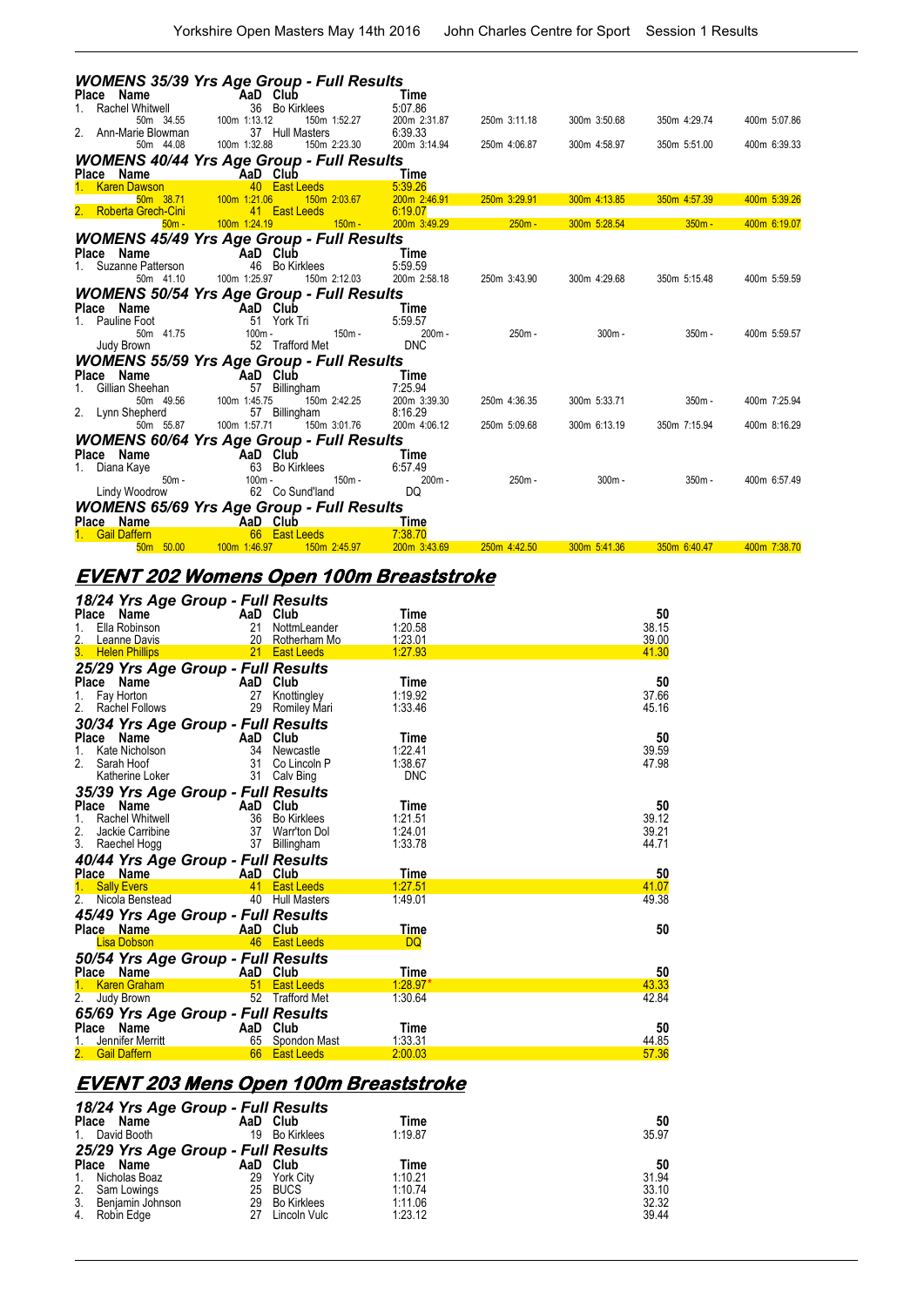| 30/34 Yrs Age Group - Full Results                     |                               |             |                |
|--------------------------------------------------------|-------------------------------|-------------|----------------|
| Place Name                                             | AaD Club                      | Time        | 50             |
| Neil Ryan                                              | 33<br>Romiley Mari            | <b>DNC</b>  |                |
| Thomas Spencer                                         | 30<br>East Leeds              | <b>DNC</b>  |                |
| 35/39 Yrs Age Group - Full Results                     |                               |             |                |
| Place<br>Name                                          | AaD<br>Club                   | Time        | 50             |
| <b>Richard Derdowski</b><br>1.                         | 35<br><b>Bo Kirklees</b>      | 1:15.24     | 35.65          |
| Philip Woods                                           | 38<br>Warr'ton Dol            | 1:15.72     | 35.05          |
| 40/44 Yrs Age Group - Full Results                     |                               |             |                |
| Place<br>Name                                          | AaD<br>Club                   | Time        | 50             |
| David Rees<br>1.                                       | 43<br>Stalybridge             | 1:10.47     | 32.77          |
| 2.<br><b>Timothy Gleeson</b>                           | 42<br>Co Sheffield            | 1:14.95     | 34.43          |
| 3.<br>Daniel Dawson                                    | 40<br>Colne                   | 1:25.15     | 40.06          |
| 4.<br>Steven Empson                                    | 43<br>Rotherham Mo            | 1.27.44     | 40.80          |
| 5.<br><b>Christopher Williams</b>                      | 41<br>Billingham              | 1:30.38     | 40.35          |
| 6.<br>Lawrence Savage                                  | 44<br>Bo Barnsley             | 1:48.57     | 52.86          |
| Neil Shutt                                             | 40<br>Co Sund'land            | <b>DNC</b>  |                |
| 50/54 Yrs Age Group - Full Results                     |                               |             |                |
| Place<br>Name                                          | AaD<br>Club                   | Time        | 50             |
| 1.<br>Stephen Bottomley                                | 53<br><b>Bo Kirklees</b>      | 1:19.47     | 38.39          |
| 2.<br>Steven Goodall                                   | 51<br>Chesterfield            | 1:20.07     | 37.39          |
| 3.<br>Stephen Tyler                                    | 52<br>Colne                   | 1:29.66     | 42.71          |
|                                                        |                               |             |                |
| 55/59 Yrs Age Group - Full Results                     |                               |             |                |
| Place Name                                             | AaD<br>Club                   | <b>Time</b> | 50             |
| <b>Louis Wyness</b>                                    | 55<br><b>East Leeds</b><br>56 | 1:24.65'    | 40.02<br>40.97 |
| Mark Jones                                             | Everton                       | 1:25.28     |                |
| Kevan Brown                                            | 56<br><b>Bo Kirklees</b>      | <b>DNC</b>  |                |
| 60/64 Yrs Age Group - Full Results                     |                               |             |                |
| Place Name                                             | AaD<br>Club                   | Time        | 50             |
| David Randall<br>1.                                    | 62<br><b>Trafford Met</b>     | 1:45.09     | 49.88          |
| Graham Pearson                                         | Carlisle Ag<br>64             | <b>DNC</b>  |                |
| 65/69 Yrs Age Group - Full Results                     |                               |             |                |
| Place<br>Name                                          | AaD<br>Club                   | Time        | 50             |
| Steven Eddison<br>1.                                   | 67<br>Co Bradford             | 2:06.62     | 57.97          |
|                                                        |                               |             |                |
| 70/74 Yrs Age Group - Full Results<br>Place Name       | Club                          | Time        | 50             |
|                                                        | AaD<br>Co Sund'land<br>72     | 1:39.78     |                |
| Norman Stephenson<br>1.<br>2.<br><b>Tony Catterall</b> | 70<br>Colne                   | 1:46.07     | 50.33          |
|                                                        |                               |             |                |
| 75 Yrs/Over Age Group - Full Results                   |                               |             |                |
| Place Name                                             | AaD Club                      | Time        | 50             |
| <b>Bill Moore</b><br>1.                                | 79<br><b>East Leeds</b>       | 1:52.34     | 52.12          |

#### **EVENT 204 Womens Open 50m Butterfly**

|          |       |                                                         | 18/24 Yrs Age Group - Full Results                    |                             |                          |
|----------|-------|---------------------------------------------------------|-------------------------------------------------------|-----------------------------|--------------------------|
|          | Place | Name                                                    |                                                       | AaD Club                    | Time                     |
| 1.       |       | Rebecca Britten                                         | 19                                                    | Rotherham Mo                | 30.04                    |
|          |       |                                                         |                                                       |                             | 30.08                    |
|          |       |                                                         |                                                       |                             | $\frac{33.73}{25.02}$    |
|          |       |                                                         |                                                       |                             | 35.93<br>52.65           |
|          |       |                                                         |                                                       | Bo Barnsley                 |                          |
|          |       |                                                         | 25/29 Yrs Age Group - Full Results                    |                             |                          |
|          | Place | Name<br>1. Rebecca Pearson                              | 25                                                    | AaD Club<br>Chesterfield    | Time<br>32.95            |
| 1.       |       | <b>Claire Snee</b>                                      | 29                                                    | Rotherham Mo                | 32.95                    |
|          |       | 3. Gemma Bell                                           | 28                                                    | Cally Mast                  | 33.72                    |
|          |       |                                                         | 26                                                    | Aireborough                 | 36.20                    |
|          |       | 4. Kirsty Riley<br>5. Emily Broadbent                   | $rac{20}{27}$                                         | New Earswick                | 36.98                    |
|          |       | 6. Emma Barker                                          | 28                                                    | Billingham                  | 40.55                    |
|          |       |                                                         | 30/34 Yrs Age Group - Full Results                    |                             |                          |
|          |       | Place Name                                              | AaD Club<br>30 Sheffi<br>30 Co Sh<br>31 Calv E        |                             | <b>Time</b>              |
|          |       | 1. Lucy Rodwell                                         |                                                       | Sheffield C                 | 31.57                    |
| 2.       |       | Sarah Livesey                                           |                                                       | Co Sheffield                | 32.76                    |
|          |       | Katherine Loker                                         | 31                                                    | Calv Bing                   | <b>DNC</b>               |
|          |       |                                                         | 35/39 Yrs Age Group - Full Results                    |                             |                          |
|          |       | 1. Lucy Churm                                           | Place Name <b>AaD Club</b><br>1. Lucy Churm 38 East L | 38 East Leeds               | <b>Time</b><br>31.78     |
|          |       |                                                         |                                                       |                             |                          |
|          |       |                                                         |                                                       |                             |                          |
|          |       |                                                         | 40/44 Yrs Age Group - Full Results                    |                             |                          |
|          |       | Place Name                                              |                                                       | AaD Club                    | Time                     |
| 1.       |       | Jacqui Mann                                             | 44                                                    | Etwall                      | 31.17                    |
|          |       | 2. Helen Rolle                                          | 41                                                    | Etwall                      | 33.13                    |
|          |       |                                                         |                                                       | Chesterfield                | 33.13<br>34.50           |
|          |       | 2. Sally Evers<br>4. Elizabeth Wright<br>5. Nina Curran | Entertainment 11 East Leeds<br>13 Chesterfield<br>43  | <b>Hull Masters</b>         | 40.33                    |
|          |       | 6. Joanne Fixter                                        | 42                                                    | Billingham                  | 43.07                    |
| 7.       |       | Rachel Speich                                           | 42                                                    | <b>New Earswick</b>         | 44.22                    |
|          |       |                                                         | 45/49 Yrs Age Group - Full Results                    |                             |                          |
| Place    |       | Name                                                    | AaD Club                                              |                             | <b>Time</b>              |
|          |       | 1. Lynne Dawson                                         |                                                       | 49 Chapeltown               | 44.45                    |
|          |       |                                                         | 50/54 Yrs Age Group - Full Results                    |                             |                          |
|          |       | Place Name                                              |                                                       | AaD Club                    | Time                     |
|          |       | 1. Julie Hoyle                                          |                                                       | 54 East Leeds               | 33.26                    |
|          |       | 2. Karen Graham                                         |                                                       | $51$ East Leeds             | 33.45                    |
|          |       |                                                         | 55/59 Yrs Age Group - Full Results                    |                             |                          |
| Place    |       | Name                                                    |                                                       | AaD Club                    | Time                     |
| 1.<br>2. |       | Carol James<br>Susanne Griffiths                        | 56<br>57                                              | Sheffield C<br>New Earswick | 44.99<br>51.31           |
|          |       | Lesley Edwards                                          | 56<br>56                                              | Co Bradford                 | <b>DNC</b><br><b>DNC</b> |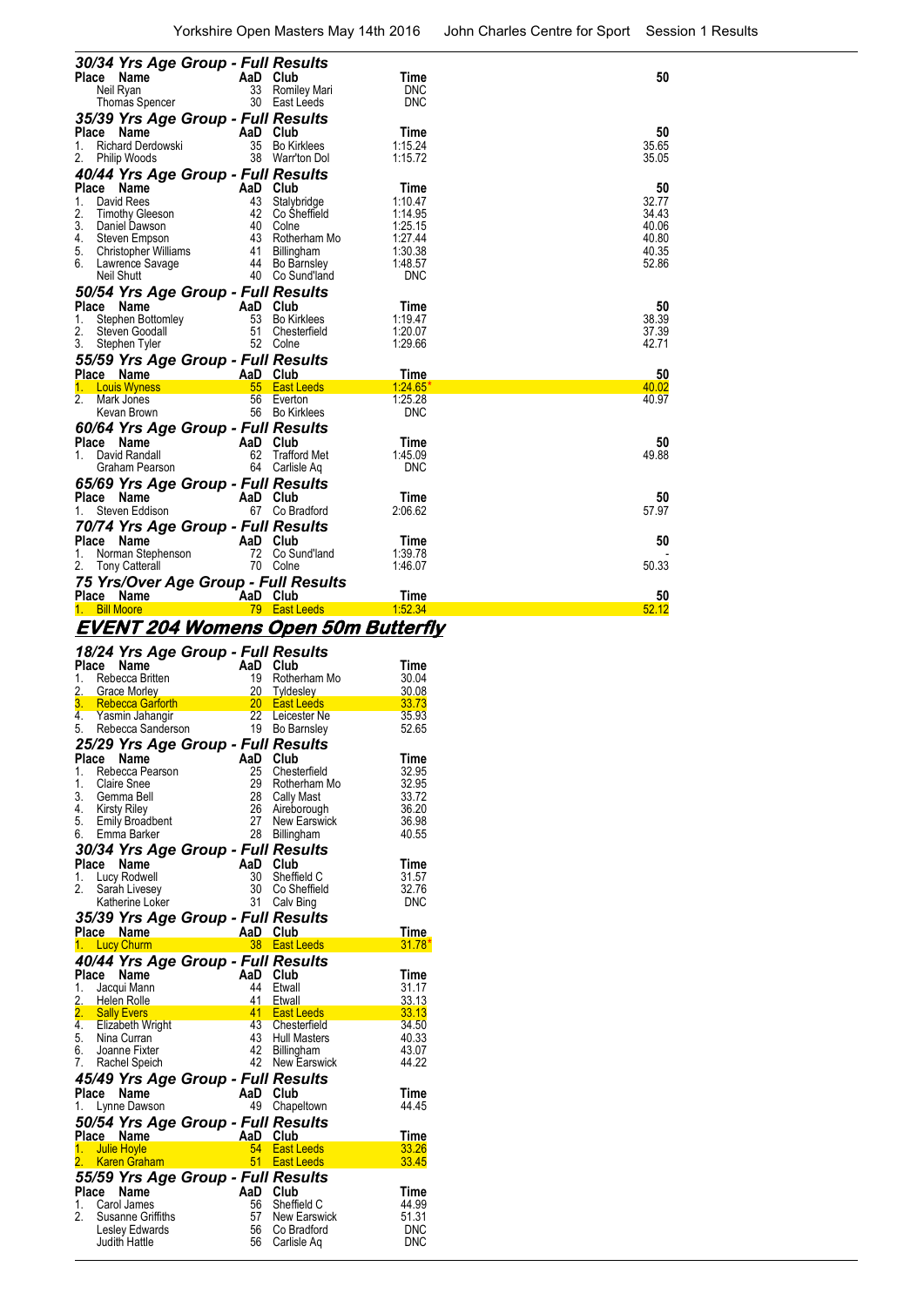#### **EVENT 205 Mens Open 50m Butterfly**

|                        |       | 18/24 Yrs Age Group - Full Results               |                       |                                              |                    |
|------------------------|-------|--------------------------------------------------|-----------------------|----------------------------------------------|--------------------|
| Place                  |       | Name                                             | AaD Club              |                                              | Time               |
| 1.                     |       | Thomas Blyth                                     | 22                    | Co Cardiff                                   | 27.81              |
| 2.                     |       | <b>Matthew Eades</b>                             | 22                    | Adwick                                       | 28.46              |
| 3.                     |       | Nicholas Simpson                                 | 20                    | <b>Boldon</b>                                | 29.48              |
|                        |       | 25/29 Yrs Age Group - Full Results               |                       |                                              |                    |
|                        |       | Place Name                                       | AaD Club              |                                              | Time               |
| $\overline{2}$ .       |       | 1. Richard Jagger<br><b>Oliver Wilby</b>         | 27<br>25              | <b>East Leeds</b><br>New Earswick            | 27.00<br>30.32     |
| 3.                     |       | Peter Bradbury                                   | 29                    | <b>Bo Kirklees</b>                           | 33.01              |
| 4.                     |       | Robin Edge                                       | 27                    | Lincoln Vulc                                 | 33.52              |
|                        |       | Robert Sexton                                    | 27                    | Stalybridge                                  | <b>DNC</b>         |
|                        |       | 30/34 Yrs Age Group - Full Results               |                       |                                              |                    |
|                        |       | Place Name                                       | AaD Club              |                                              | Time               |
|                        |       | 1. Alistair Crawford                             | $32 -$                | <b>East Leeds</b>                            | 25.16              |
| $\overline{2}$ .       |       | <b>Michael Dakin</b>                             | $30-1$                | Long Eaton                                   | 26.71              |
| 3.                     |       | <b>Richard Hinsley</b>                           | 31                    | Lichtield                                    | 33.54              |
|                        |       | 35/39 Yrs Age Group - Full Results               |                       |                                              |                    |
|                        |       | Place Name                                       | AaD Club              |                                              | Time               |
| 1.<br>$\overline{2}$ . |       | <b>Philip Pratt</b><br><b>Chris Knee</b>         | 35<br>37 <sup>5</sup> | <b>East Leeds</b><br><b>East Leeds</b>       | 27.50<br>27.96     |
| 3.                     |       | Robert Kelly                                     | 35 <sub>5</sub>       | <b>Bo Kirklees</b>                           | 30.10              |
| 4.                     |       | John Major                                       | 37                    | <b>Hull Masters</b>                          | 30.34              |
| 5.                     |       | Gavin Chambers                                   | 39                    | Sheffield C                                  | 33.45              |
|                        |       | 40/44 Yrs Age Group - Full Results               |                       |                                              |                    |
| Place                  |       | Name                                             | AaD Club              |                                              | Time               |
| 1.                     |       | <b>Trevor Eland</b>                              | 40                    | Warr'ton Dol                                 | 26.32              |
| 2.                     |       | David Rees                                       | 43                    | Stalybridge                                  | 27.52              |
| 3.                     |       | Kevin Pickering                                  | 41                    | Pocklington                                  | 35.04              |
| 4.                     |       | Alan Weddell                                     | 44                    | Newcastle                                    | 35.45              |
|                        |       | Grant Pearson<br>Graeme Atherton                 | 42<br>41              | Durham City<br>Warr'ton Dol                  | <b>DNC</b><br>DNC  |
|                        |       |                                                  |                       |                                              |                    |
|                        |       | 45/49 Yrs Age Group - Full Results<br>Place Name | AaD                   | Club                                         | Time               |
|                        |       |                                                  |                       |                                              |                    |
|                        |       |                                                  |                       |                                              |                    |
|                        |       | 1. Paul Clemence                                 | 46                    | <b>East Leeds</b>                            | 27.64              |
| $\overline{2}$ .<br>3. |       | <b>Gary Wright</b><br>Martin Goff                | 48                    | 47 East Leeds                                | 29.85<br>31.76     |
| 4.                     |       | John Hewitt                                      | 49                    | <b>Romiley Mari</b><br>Rotherham Mo          | 33.51              |
| 5.                     |       | <b>Philip Croxall</b>                            | 47                    | Colne                                        | 34.17              |
|                        |       | 50/54 Yrs Age Group - Full Results               |                       |                                              |                    |
| Place                  |       | Name                                             | AaD                   | Club                                         | Time               |
| 1.                     |       | Steven Goodall                                   | 51                    | Chesterfield                                 | 29.73              |
| 2.                     |       | Anthony Fawthrop                                 | 54                    | <b>Bo Kirklees</b>                           | 34.75              |
|                        |       | Jonathan Saunders                                | 50                    | Co Sheffield                                 | <b>DNC</b>         |
|                        |       | David Emerson                                    | 54                    | East Leeds                                   | DNC                |
|                        |       | 55/59 Yrs Age Group - Full Results               |                       |                                              |                    |
| Place                  |       | Name                                             | AaD Club              |                                              | Time               |
| 1.<br>2.               |       | David Bradford<br>lan Harman                     | 58<br>57              | Chesterfield<br>Hull Masters                 | 33.00<br>33.28     |
| 3.                     |       | Alan Marsh                                       | 55                    | Chesterfield                                 | 33.62              |
| 4.                     |       | Guy Fawkes                                       | 57                    | Billingham                                   | 34.24              |
| 5.                     |       | Brenton Mayman                                   | 56                    | Pocklington                                  | 37.41              |
|                        |       | 6. Ian Longster                                  |                       | 58 Billingham                                | 53.32              |
|                        |       | 60/64 Yrs Age Group - Full Results               |                       |                                              |                    |
| Place                  |       | Name                                             | AaD                   | Club                                         | Time               |
| 1.                     |       | <b>Brian Godfrey</b>                             | 61                    | <b>Bo Kirklees</b>                           | 32.04              |
|                        |       | Christopher Brown                                | 63                    | Co Bradford                                  | DNC                |
|                        |       | 65/69 Yrs Age Group - Full Results               |                       |                                              |                    |
| Place                  |       | Name                                             | AaD                   | Club                                         | Time               |
| 1.                     |       | Christopher Thorp                                | 66<br>67              | Etwall<br>Co Sund'land                       | 39.05              |
| 2.                     |       | Graeme Shutt<br>3. Paul Fletcher                 |                       | 65 East Leeds                                | 45.14<br>$51.38^*$ |
|                        |       |                                                  |                       |                                              |                    |
| Place                  |       | 70/74 Yrs Age Group - Full Results<br>Name       | AaD                   | Club                                         | Time               |
| 1.                     |       | Norman Stephenson                                | 72                    | Co Sund'land                                 | 42.47              |
|                        |       |                                                  |                       |                                              |                    |
|                        | Place | Name                                             | AaD                   | 75 Yrs/Over Age Group - Full Results<br>Club | Time               |

## **EVENT 206 Womens Open 100m IM**

| 18/24 Yrs Age Group - Full Results |                          |         |       |
|------------------------------------|--------------------------|---------|-------|
| <b>Place</b><br>Name               | AaD Club                 | Time    | 50    |
| Ella Robinson<br>1.                | 21<br>NottmLeander       | 1:14.48 | 34.85 |
| 2.<br>Yasmin Jahangir              | 22<br>Leicester Ne       | 1:21.45 | 36.75 |
| 3.<br>Rebecca Sanderson            | 19<br><b>Bo Barnsley</b> | 1:49.56 | 51.58 |
| 25/29 Yrs Age Group - Full Results |                          |         |       |
| AaD<br><b>Place</b><br>Name        | Club                     | Time    | 50    |
| Deborah Crossland<br>1.            | 29<br><b>Bo Kirklees</b> | 1:14.00 | 32.68 |
| 2.<br>Fay Horton                   | 27<br>Knottingley        | 1:14.01 | 35.59 |
| 3 <sub>1</sub><br>Gemma Bell       | Cally Mast<br>28         | 1:16.96 | 34.95 |
| 4.<br><b>Emily Broadbent</b>       | 27<br>New Earswick       | 1:22.71 | 38.30 |
| 5. Hannah Robson                   | Boldon<br>25             | 1:24.60 | 38.45 |
| 6.<br>Rachel Follows               | 29<br>Romiley Mari       | 1:25.92 | 39.78 |
| 30/34 Yrs Age Group - Full Results |                          |         |       |
| Name<br><b>Place</b>               | AaD Club                 | Time    | 50    |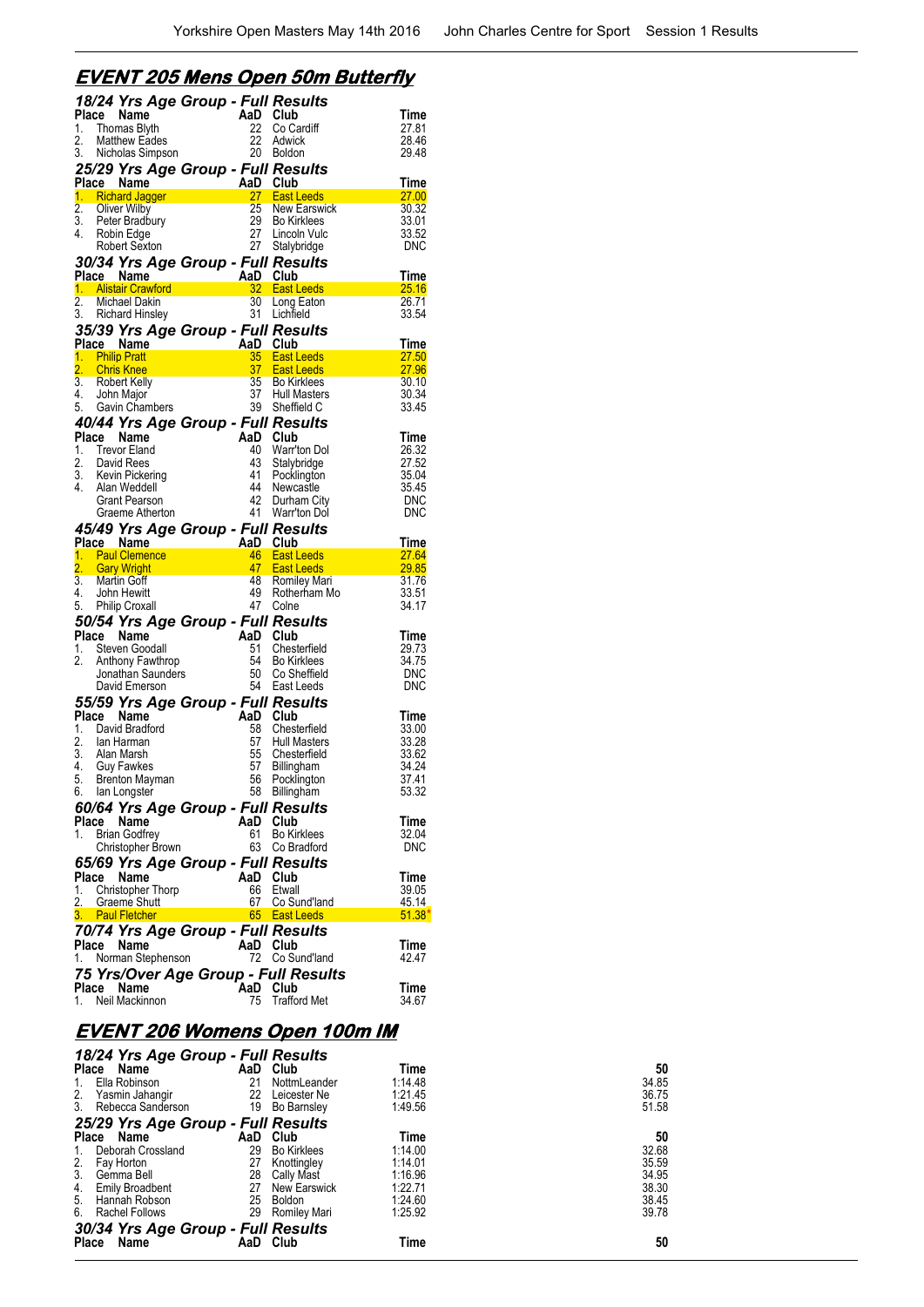| 1.<br>Kate Nicholson<br>2.<br>Sarah Hoof               | 34<br>Newcastle<br>31 Co Lincoln P      | 1:11.05<br>1.31.78       | 32.74<br>43.53   |
|--------------------------------------------------------|-----------------------------------------|--------------------------|------------------|
| 35/39 Yrs Age Group - Full Results                     |                                         |                          |                  |
| Place Name                                             | AaD Club                                | Time                     | 50               |
| Raechel Hogg<br>1.<br>Lucy Churm                       | 37 Billingham<br>38 East Leeds          | 1:29.57<br><b>DNC</b>    | 43.58            |
| 40/44 Yrs Age Group - Full Results                     |                                         |                          |                  |
| Place Name                                             | AaD Club                                | Time                     | 50               |
| 1.<br>Susan Harris<br>2.<br>Nina Curran                | 43 Ilkley<br>43 Hull Masters            | 1:31.38<br>1:33.66       | 43.09<br>44.39   |
| 3.<br>Joanne Fixter                                    | 42 Billingham                           | 1:34.24                  | 43.97            |
| 4.<br>Rachel Speich                                    | 42 New Earswick                         | 1:35.90                  | 46.22            |
| 45/49 Yrs Age Group - Full Results<br>Place Name       | AaD Club                                | Time                     | 50               |
| <b>Philippa Rickard</b><br>1.                          | 45 East Leeds                           | <u>1:14.01</u>           | 34.08            |
| 2.<br>Joanne Smith                                     | 45<br>Boldon                            | 1:47.25                  | 52.41            |
| Joanne Brook<br>50/54 Yrs Age Group - Full Results     | 47 Bo Kirklees                          | DQ                       |                  |
| Place Name                                             | AaD Club                                | Time                     | 50               |
| <b>Julie Hoyle</b><br>1.                               | 54 East Leeds                           | <u>1:14.20</u>           | <b>34.40</b>     |
| 2. Pauline Foot<br>Carolyn Irvine                      | 51<br>York Tri<br>53 Bo Kirklees        | 1:31.42<br><b>DNC</b>    |                  |
| 55/59 Yrs Age Group - Full Results                     |                                         |                          |                  |
| Place Name<br>Susanne Griffiths                        | AaD Club<br>57 New Earswick             | Time                     | 50               |
| 1.<br>2.<br>Lynn Shepherd                              | 57 Billingham                           | 1:47.66<br>2:20.84       | 49.36<br>1:11.09 |
| 65/69 Yrs Age Group - Full Results                     |                                         |                          |                  |
| Place Name<br>Jennifer Merritt                         | AaD Club<br>65 Spondon Mast             | Time<br>1:29.59          | 50<br>43.63      |
| 1.<br>75 Yrs/Over Age Group - Full Results             |                                         |                          |                  |
| Place Name                                             | AaD Club                                | Time                     | 50               |
| 1. Betty Grayson                                       | 81 Hull Masters                         | 2:40.01                  | 1:17.78          |
| <u>EVENT 207 Mens Open 100m IM</u>                     |                                         |                          |                  |
| 18/24 Yrs Age Group - Full Results                     |                                         |                          |                  |
| Place Name                                             | AaD Club                                | Time                     | 50               |
| David Booth<br>1.                                      | 19 Bo Kirklees                          | 1:14.81                  |                  |
| 25/29 Yrs Age Group - Full Results<br>Place Name       | AaD Club                                | Time                     | 50               |
| 1.<br>Christopher Wilkinson                            | 25 Billingham                           | 1:01.50                  | 28.21            |
| <b>Richard Jagger</b><br>3. Oliver Wilby               | 27 East Leeds<br>25 New Earswick        | 1:01.72<br>1:08.46       | 28.43<br>30.58   |
| 4.<br>Peter Bradbury                                   | 29 Bo Kirklees                          | 1.17.26                  | 36.10            |
| 5.<br>Robin Edge                                       | 27 Lincoln Vulc                         | 1:17.62                  | 38.28            |
| 30/34 Yrs Age Group - Full Results<br>Place Name       | AaD Club                                | Time                     | 50               |
| 1.<br>Graham Kennedy                                   | 32 Boldon                               | 1:11.78                  | 35.43            |
| Liam Bradley<br>Neil Ryan                              | 33<br>Knottingley<br>33<br>Romiley Mari | <b>DNC</b><br><b>DNC</b> |                  |
| 35/39 Yrs Age Group - Full Results                     |                                         |                          |                  |
| Place Name                                             | AaD Club                                | Time                     | 50               |
| <b>Stewart Worthy</b><br>1.<br>2.<br>Gavin Chambers    | 38 Bo Kirklees<br>39<br>Sheffield C     | 1:07.46<br>1:20.77       | 32.23<br>37.73   |
| John Major                                             | 37 Hull Masters                         | <b>DNC</b>               |                  |
| 40/44 Yrs Age Group - Full Results                     |                                         |                          |                  |
| Place Name<br><b>Timothy Gleeson</b><br>1.             | AaD Club<br>42 Co Sheffield             | Time<br>1:10.11          | 50<br>32.65      |
| 2.<br>Steven Empson                                    | 43 Rotherham Mo                         | 1:19.20                  | 37.40            |
| 3.<br>Duncan Smith<br>4.<br>Kevin Pickering            | 42 Middlesboro<br>41 Pocklington        | 1.20.48<br>1.20.88       | 37.23<br>37.65   |
| 5.<br>Christopher Williams                             | 41 Billingham                           | 1:31.34                  | 42.50            |
| Neil Shutt                                             | 40 Co Sund'land                         | <b>DNC</b>               |                  |
| 45/49 Yrs Age Group - Full Results<br>Place Name       | AaD Club                                | Time                     | 50               |
| <b>Philip Croxall</b><br>1.                            | 47 Colne                                | 1:15.24                  | 36.50            |
| 50/54 Yrs Age Group - Full Results                     |                                         |                          |                  |
| Place Name<br>Russell Mason<br>1.                      | AaD Club<br>53<br>Warr'ton Dol          | Time<br>1:06.44          | 50<br>31.07      |
| 2.<br>Stephen Bottomley                                | 53 Bo Kirklees                          | 1:11.19                  | 33.96            |
| 3.<br>Anthony Fawthrop                                 | 54 Bo Kirklees                          | 1:17.56                  | 36.61            |
| 55/59 Yrs Age Group - Full Results<br>Place Name       | AaD Club                                | Time                     | 50               |
| 1.<br>Mark Jones                                       | 56 Everton                              | 1:17.63                  | 37.72            |
| 2.<br>David Bradford<br>3.<br>lan Longster             | 58 Chesterfield<br>58 Billingham        | 1:19.28<br>1:48.26       | 37.19<br>51.54   |
| 65/69 Yrs Age Group - Full Results                     |                                         |                          |                  |
| Place Name                                             | AaD Club                                | Time                     | 50               |
| 1.<br>Graeme Shutt<br>2.<br>Steven Eddison             | 67 Co Sund'land<br>67 Co Bradford       | 1:45.04<br>2:05.06       | 49.47<br>1:00.27 |
| 70/74 Yrs Age Group - Full Results                     |                                         |                          |                  |
| Place Name                                             | AaD Club                                | Time                     | 50               |
| 1.<br><b>Tony Catterall</b><br>Norman Stephenson<br>2. | 70 Colne<br>72 Co Sund'land             | 1:35.64<br>1:36.15       | 45.58<br>46.31   |
| 75 Yrs/Over Age Group - Full Results                   |                                         |                          |                  |
| Place Name                                             | AaD Club                                | Time                     | 50               |
| Colin Sage<br>1.                                       | 80 Hull Masters                         | 1:54.98                  | 54.95            |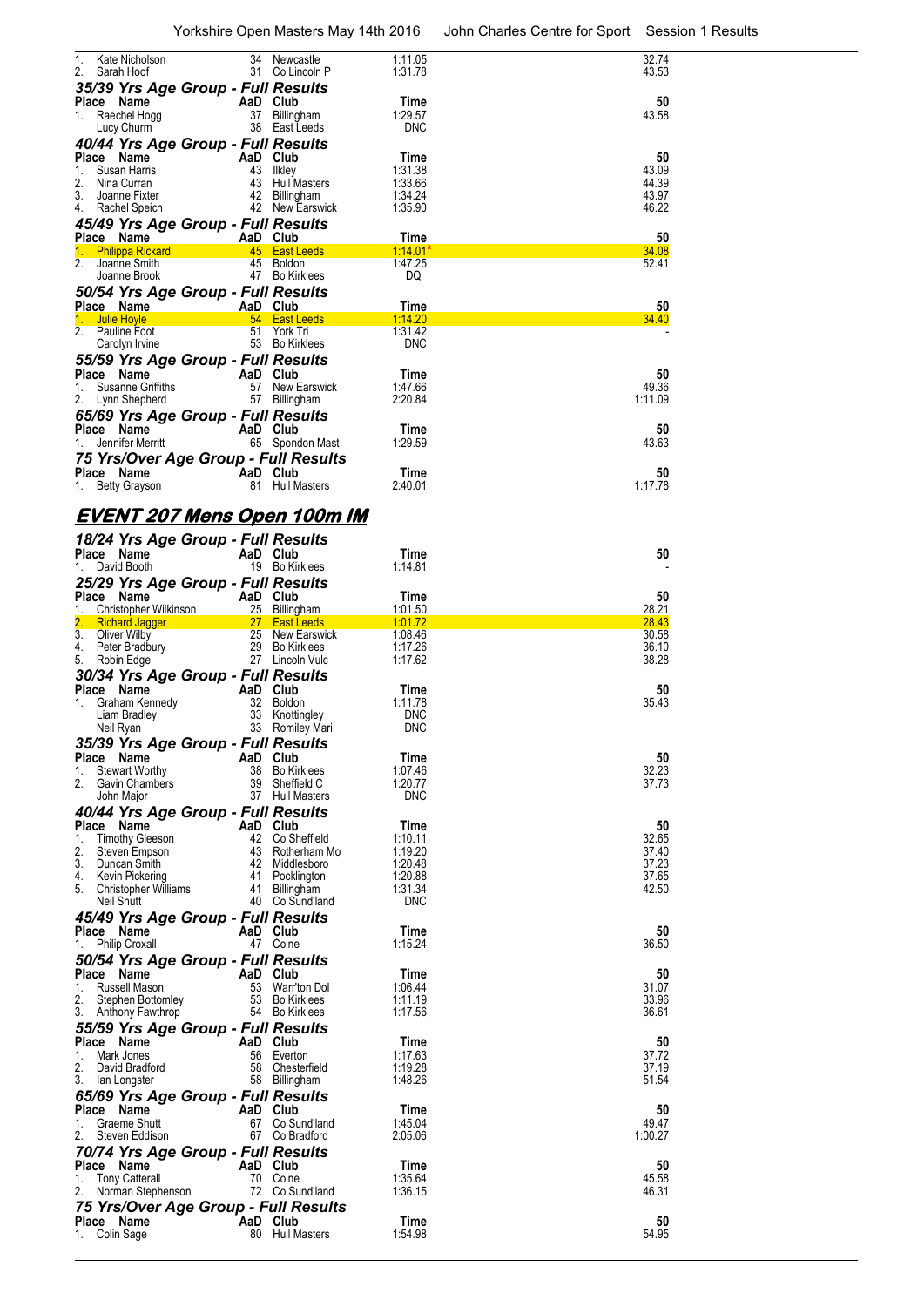## **EVENT 208 Womens Open 100m Freestyle**

| 18/24 Yrs Age Group - Full Results                     |           |                                      |                    |                       |
|--------------------------------------------------------|-----------|--------------------------------------|--------------------|-----------------------|
| Place<br>Name                                          | AaD Club  |                                      | Time               | 50                    |
| <b>Chloe Parkin</b><br>1.                              | 20        | Selby                                | 59.12              | 28.58                 |
| 2.<br>Rebecca Britten                                  | 19        | Rotherham Mo                         | 1:00.57            | 29.13                 |
| 3.<br>Leanne Davis                                     | 20        | Rotherham Mo                         | 1:05.32            | 31.34                 |
| 4.<br><b>Helen Phillips</b>                            | 21<br>20  | <b>East Leeds</b>                    | 1:06.88            | <u>31.83</u><br>32.73 |
| 5.<br><b>Rebecca Gartorth</b><br>6.<br>Yasmin Jahangir |           | <b>East Leeds</b><br>22 Leicester Ne | 1:09.09<br>1:11.40 | 34.44                 |
| 7.<br>Rebecca Sanderson                                |           | 19 Bo Barnsley                       | 1:27.28            | 42.06                 |
| 25/29 Yrs Age Group - Full Results                     |           |                                      |                    |                       |
| Place                                                  | AaD       | Club                                 | Time               | 50                    |
| Name<br>Louise Highton<br>1.                           | 28        | <b>York City</b>                     | 59.06              | 28.90                 |
| 2.<br>Laura Bowden                                     | 29        | Stalybridge                          | 1:04.55            | 31.24                 |
| 3.<br><b>Claire Snee</b>                               | 29        | Rotherham Mo                         | 1:05.67            | 31.21                 |
| 4.<br>Ruth Mountford                                   | 27        | Chesterfield                         | 1:08.67            | 32.32                 |
| 5.<br>Rachel Follows                                   | 29        | Romiley Mari                         | 1:14.31            | 36.06                 |
| 6.<br>Helen Miller                                     | 26        | York Tri                             | 1:15.24            | 36.70                 |
| 7.<br><b>Katherine Purcell</b>                         | 26        | <b>East Leeds</b>                    | <u>1:15.32</u>     | <u>36.21</u>          |
| 8.<br>Emma Barker                                      |           | 28 Billingham                        | 1:15.71            | 37.10                 |
| 30/34 Yrs Age Group - Full Results                     |           |                                      |                    |                       |
| Place<br>Name                                          | AaD Club  |                                      | Time               | 50                    |
| Sarah Hoof<br>1.                                       | 31        | Co Lincoln P                         | 1:20.56            | 38.68                 |
| 35/39 Yrs Age Group - Full Results                     |           |                                      |                    |                       |
| Place<br>Name                                          | AaD       | Club                                 | Time               | 50                    |
| Jackie Carribine<br>1.                                 | 37        | Warr'ton Dol                         | 1:07.81            | 32.87                 |
| 2.<br><b>Vicky Hewick</b>                              | 36        | <b>Hull Masters</b>                  | 1:16.73            | 36.57                 |
| 3.<br>Ann-Marie Blowman                                | 37        | <b>Hull Masters</b>                  | 1:23.41            | 38.79                 |
| Caroline Liles                                         |           | 38 Romiley Mari                      | DNC                |                       |
| 40/44 Yrs Age Group - Full Results                     |           |                                      |                    |                       |
| <b>Place</b><br>Name                                   | AaD Club  |                                      | Time               | 50                    |
| 1.<br><b>Tracy Macinnes</b>                            | 42        | Knottingley                          | 1:06.18            | 31.57                 |
| 2.<br>Elizabeth Wright                                 | 43        | Chesterfield                         | 1:08.55            | 32.32                 |
| 3.<br><b>Susan Harris</b>                              | 43        | <b>Ilkley</b>                        | 1:19.27            | 36.81                 |
| 4.<br><b>Roberta Grech-Cini</b>                        | 41        | <b>East Leeds</b>                    | <u>1:19.37</u>     |                       |
| 5.<br><b>Lisa Stansbie</b>                             | 42        | <b>East Leeds</b>                    | 1:23.67            | 39.08                 |
| 6.<br>Nicola Benstead                                  |           | 40 Hull Masters                      | 1:46.99            | 44.68                 |
| 45/49 Yrs Age Group - Full Results                     |           |                                      |                    |                       |
| Place Name                                             | AaD Club  |                                      | Time               | 50                    |
| <b>Nina Williams</b><br>1.                             | 46        | <b>East Leeds</b>                    | <u>1:02.90</u>     | 30.40                 |
| 2.<br>Lynne Dawson                                     | 49        | Chapeltown                           | 1:16.91            | 36.45                 |
| 3.<br>Melissa Britten<br>4.                            | 45        | Rotherham Mo<br>46 Bo Kirklees       | 1:20.40<br>1:22.20 | 37.22<br>39.72        |
| Suzanne Patterson                                      |           |                                      |                    |                       |
| 50/54 Yrs Age Group - Full Results                     |           |                                      |                    |                       |
| Place Name                                             | AaD Club  |                                      | Time               | 50                    |
| 1.<br><b>Karen Graham</b><br>2.<br>Judy Brown          | 51<br>52  | <b>East Leeds</b><br>Trafford Met    | 1.04.39<br>1:07.75 | 31.19<br>32.43        |
| 3.<br><b>Beverly Stamp</b>                             | 51        | Blackpool Aq                         | 1:10.40            | 33.00                 |
| 4.<br>Kathryn Minghella                                | 52        | King'f Scar                          | 1:19.08            | 37.82                 |
| 55/59 Yrs Age Group - Full Results                     |           |                                      |                    |                       |
| Name                                                   |           |                                      |                    |                       |
| Place<br>Carol James<br>1.                             | AaD<br>56 | Club<br>Sheffield C                  | Time<br>1:29.78    | 50<br>43.01           |
| 2.<br><b>Susanne Griffiths</b>                         | 57        | New Earswick                         | 1:41.33            | 45.67                 |
| 3. Gillian Sheehan                                     |           | 57 Billingham                        | 1:43.18            | 1:42.99               |
|                                                        |           |                                      |                    |                       |
| 60/64 Yrs Age Group - Full Results                     | AaD Club  |                                      |                    |                       |
| Place<br>Name<br>1.<br>Diana Kaye                      |           | 63 Bo Kirklees                       | Time<br>1:34.59    | 50                    |
| 2.<br>Suzanne Clarkson                                 |           | 61 Hull Masters                      | 2:09.30            | 54.49                 |
| Lindy Woodrow                                          |           | 62 Co Sund'land                      | <b>DNC</b>         |                       |
| 65/69 Yrs Age Group - Full Results                     |           |                                      |                    |                       |
| Place Name                                             | AaD Club  |                                      | Time               | 50                    |
| 1. Gail Daffern                                        |           | 66 East Leeds                        | 1:45.56            | 49.61                 |
|                                                        |           |                                      |                    |                       |

## **EVENT 209 Mens Open 100m Freestyle**

| 1.<br>2.       | 18/24 Yrs Age Group - Full Results<br>Place<br>Name<br>Samuel Kelly<br>David Booth | 20<br>19        | AaD Club<br>BorRedbridge<br>Bo Kirklees | Time<br>55.40<br>1:11.70 | $\frac{50}{26.32}$<br>31.60 |
|----------------|------------------------------------------------------------------------------------|-----------------|-----------------------------------------|--------------------------|-----------------------------|
|                | 25/29 Yrs Age Group - Full Results<br>Place Name                                   | AaD             | Club                                    | Time                     | 50                          |
|                | 1. Richard Jagger                                                                  | 27              | <b>East Leeds</b>                       | 54.24                    | 26.63                       |
| 2.             | Nicholas Boaz                                                                      | 29              | <b>York City</b>                        | 56.08                    | 26.94                       |
| 3 <sub>1</sub> | <b>James Warren</b>                                                                | 26 <sup>2</sup> | <b>East Leeds</b>                       | 56.22                    | 26.83                       |
| 4.             | Sam Lowings                                                                        | 25              | <b>BUCS</b>                             | 57.22                    | 27.69                       |
| 5.             | David Phillips                                                                     | 25              | Bo Kirklees                             | 59.35                    | 28.62                       |
| 6.             | Jack Chambers                                                                      | 28              | Chesterfield                            | 1:00.04                  | 28.98                       |
| 7.             | Oliver Wilby                                                                       |                 | 25 New Earswick                         | 1:02.40                  | 29.31                       |
| 8.             | Peter Bradbury                                                                     |                 | 29 Bo Kirklees                          | 1:08.46                  | 32.58                       |
|                | Robert Sexton                                                                      | 27              | Stalybridge                             | <b>DNC</b>               |                             |
|                | 30/34 Yrs Age Group - Full Results                                                 |                 |                                         |                          |                             |
|                | Place Name                                                                         | AaD             | Club                                    | Time                     | 50                          |
| 1.             | <b>Alistair Crawford</b>                                                           |                 | 32 East Leeds                           | $51.65*$                 | 24.43                       |
| 2.             | Michael Dakin                                                                      | 30              | Long Eaton                              | 53.10                    | 25.19                       |
| 3.             | Gregan Clarkson                                                                    | 34              | <b>Hull Masters</b>                     | 1:05.13                  | 30.36                       |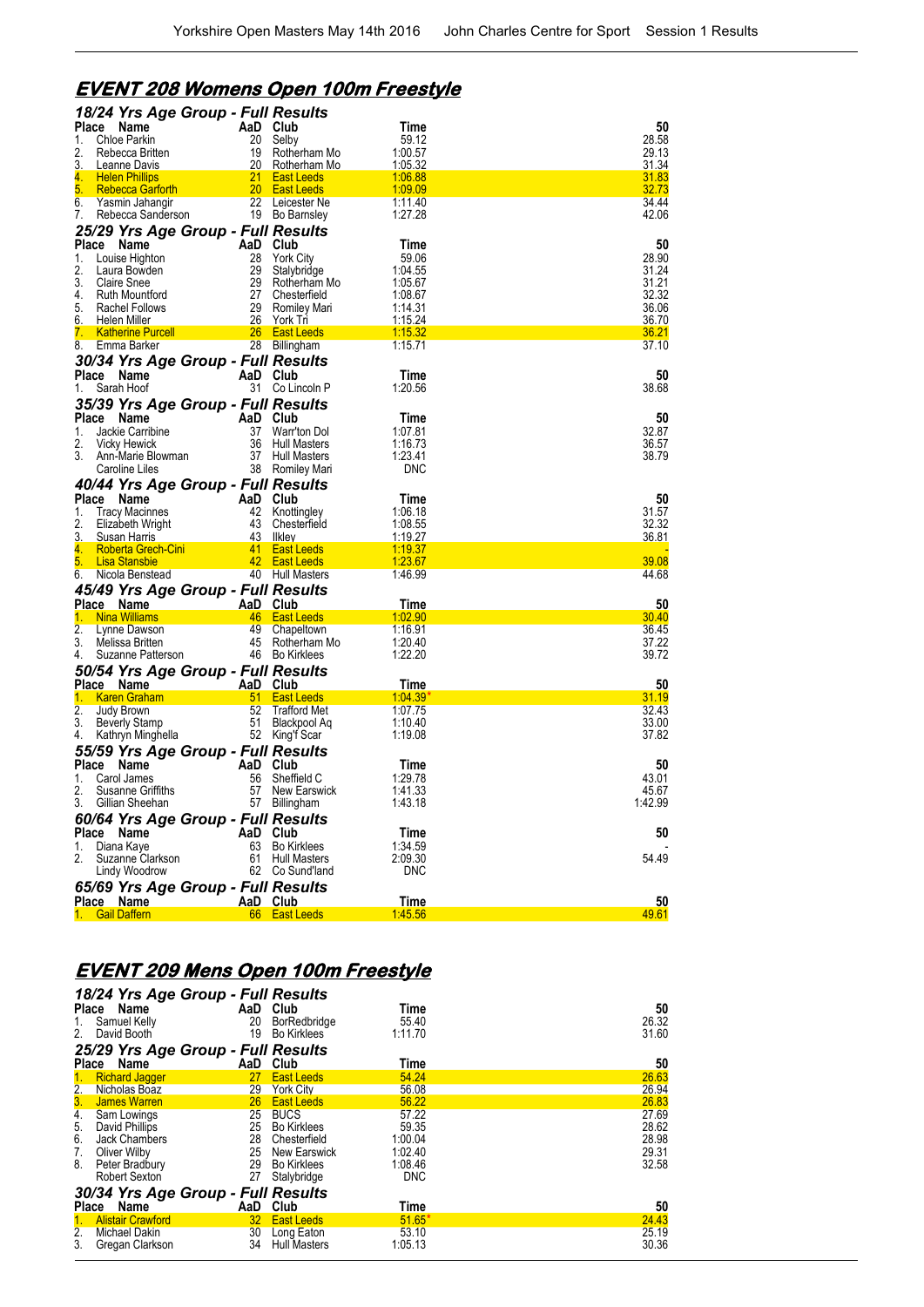| <b>Thomas Spencer</b>                                |                 | 30 East Leeds                     | DNC                |                |
|------------------------------------------------------|-----------------|-----------------------------------|--------------------|----------------|
| 35/39 Yrs Age Group - Full Results                   |                 |                                   |                    |                |
| Place Name                                           |                 | AaD Club                          | Time               | 50             |
| 1.<br><b>Chris Knee</b>                              | 37              | <b>East Leeds</b>                 | 57.31              | 27.13          |
| $\overline{2}$ .<br>John Major                       | 37              | Hull Masters                      | 59.16              | 27.89          |
| 3.<br><b>Stewart Worthy</b>                          | 38              | <b>Bo Kirklees</b>                | 59.21              | 29.09          |
| 4.<br>Robert Kelly                                   | 35              | Bo Kirklees                       | 59.31              | 28.10          |
| 5.<br>Philip Woods                                   |                 | 38 Warr'ton Dol                   | 1:02.16            | 29.21          |
| 6.<br>Martin Temple                                  | 39              | Bo Kirklees                       | 1:04.00            | 30.50          |
| Tavis Bohlinger                                      |                 | 39 BUCS                           | <b>DNC</b>         |                |
| 40/44 Yrs Age Group - Full Results                   |                 |                                   |                    |                |
| Place Name                                           |                 | AaD Club                          | Time               | 50             |
| <b>Ben Shaw</b><br>1.<br>2.<br>Sean O'Flaherty       |                 | 40 East Leeds<br>44 Bo Kirklees   | 1:00.25<br>1:01.27 | 29.66<br>30.03 |
| 3.<br><b>Timothy Gleeson</b>                         |                 | 42 Co Sheffield                   | 1:02.08            | 29.60          |
| 4.<br>Duncan Smith                                   | 42              | <b>Middlesboro</b>                | 1:06.71            | 32.19          |
| 5.<br><b>Neil Richardson</b>                         |                 | 44 East Leeds                     | 1:07.78            |                |
| 6.<br>Alan Weddell                                   |                 | 44 Newcastle                      | 1:13.32            | 36.56          |
| 7.<br>Lawrence Savage                                |                 | 44 Bo Barnsley                    | 1:28.97            | 42.95          |
| <b>Grant Pearson</b>                                 |                 | 42 Durham City                    | <b>DNC</b>         |                |
| 45/49 Yrs Age Group - Full Results                   |                 |                                   |                    |                |
| Place Name                                           |                 | AaD Club                          | <b>Time</b>        | 50             |
| <b>Paul Clemence</b><br>1.                           |                 | 46 East Leeds                     | 55.81              | 26.69          |
| 2.<br>Joseph Gavelle                                 |                 | 46 Rotherham Mo                   | 1:08.72            | 32.65          |
| 50/54 Yrs Age Group - Full Results                   |                 |                                   |                    |                |
| Place Name                                           |                 | AaD Club                          | Time               | 50             |
| Andrew Moore<br>1.                                   | 50              | Amersham                          | 57.82              | 27.39          |
| 2.<br><b>Stuart Hoyle</b>                            | 50              | <b>East Leeds</b>                 | 1:00.87            |                |
| 3.<br>David Hogg                                     | 52 <sub>2</sub> | <b>East Leeds</b>                 | 1:02.90            | 29.47          |
| 4.<br>Stephen Bottomley<br>5.<br><b>Stewart Rowe</b> | 53              | <b>Bo Kirklees</b>                | 1:03.90<br>1:04.35 | 31.28<br>31.16 |
| Jonathan Saunders                                    |                 | 54 King'f Scar<br>50 Co Sheffield | <b>DNC</b>         |                |
|                                                      |                 |                                   |                    |                |
| 55/59 Yrs Age Group - Full Results                   |                 |                                   |                    |                |
| Place Name<br>David Bradford<br>1.                   | AaD<br>58       | Club<br>Chesterfield              | Time<br>1:05.18    | 50<br>31.19    |
| 2.<br><b>Louis Wyness</b>                            | 55              | <b>East Leeds</b>                 | 1:06.24            | 32.05          |
| $\overline{3}$ .<br>Mark Jones                       |                 | 56 Everton                        | 1:06.51            | 32.56          |
| 4.<br>Paul Anjos                                     |                 | 55 Bo Kirklees                    | 1:06.67            | 31.65          |
| 5.<br>Brenton Mayman                                 |                 | 56 Pocklington                    | 1:08.48            | 32.57          |
| 6.<br><b>Guy Fawkes</b>                              | 57              | Billingham                        | 1:12.60            | 34.76          |
| 7.<br>lan Longster                                   |                 | 58 Billingham                     | 1:30.36            | 41.80          |
| Cleveland Meyerhoff                                  |                 | 59 Hull Masters                   | <b>DNC</b>         |                |
| 60/64 Yrs Age Group - Full Results                   |                 |                                   |                    |                |
| Place Name                                           |                 | AaD Club                          | Time               | 50             |
| <b>Brian Godfrey</b><br>1.                           |                 | 61 Bo Kirklees                    | 1:07.51            | 32.66          |
| 65/69 Yrs Age Group - Full Results                   |                 |                                   |                    |                |
| Place Name                                           |                 | AaD Club                          | Time               | 50             |
| 1.<br><b>Christopher Thorp</b>                       |                 | 66 Etwall                         | 1:21.90            |                |
| 2.<br>David Norville                                 |                 | 69 New Earswick                   | 1:23.98            | 38.85          |
| 70/74 Yrs Age Group - Full Results                   |                 |                                   |                    |                |
| Place Name                                           |                 | AaD Club                          | Time               | 50             |
| <b>Tony Catterall</b><br>1.                          |                 | 70 Colne                          | 1:22.99            | 40.41          |
| 75 Yrs/Over Age Group - Full Results                 |                 |                                   |                    |                |
| Place Name                                           |                 | AaD Club                          | Time               | 50             |
| Colin Sage<br>1.                                     |                 | 80 Hull Masters                   | 1:35.99            | 44.50          |

# **EVENT 210 Womens Open 50m Backstroke**

|                        | 18/24 Yrs Age Group - Full Results          |          |                                  |                |
|------------------------|---------------------------------------------|----------|----------------------------------|----------------|
| Place                  | Name                                        | AaD Club |                                  | Time           |
| 1.                     | Grace Morley                                | 20       | Tyldesley                        | 30.99          |
| 2.                     | Rebecca Britten                             |          | 19 Rotherham Mo                  | 31.05          |
|                        | 3. Rebecca Cox                              |          | 21 Scarborough                   | 33.67          |
| 4.                     | Rebecca Sanderson                           | 19       | <b>Bo Barnsley</b>               | 50.19          |
|                        | 25/29 Yrs Age Group - Full Results          |          |                                  |                |
| Place                  | Name                                        | AaD      | Club                             | Time           |
| 1.                     | Claire Snee                                 | 29       | Rotherham Mo                     | 34.10          |
| 2.                     | Laura Bowden                                | 29       | Stalybridge                      | 34.46          |
| 3.                     | <b>Ruth Mountford</b>                       | 27       | Chesterfield                     | 36.26          |
| 4.                     | Gemma Bell                                  |          | 28 Cally Mast                    | 36.29          |
|                        | 5. Helen Miller                             |          | 26 York Tri                      | 38.48          |
|                        | 6. Emily Broadbent                          | 27       | <b>New Earswick</b>              | 39.32          |
| 7.                     | Hannah Robson                               | 25       | <b>Boldon</b>                    | 39.67          |
|                        | 30/34 Yrs Age Group - Full Results          |          |                                  |                |
|                        | Name<br>Place                               | AaD Club |                                  | Time           |
| 1.                     | Kate Nicholson                              | 34       | Newcastle                        | 33.11          |
| 2.                     | Lucy Rodwell                                | 30       | Sheffield C                      | 33.97          |
|                        | 35/39 Yrs Age Group - Full Results          |          |                                  |                |
| Place                  | Name                                        | AaD      | Club                             | Time           |
| 1.                     | <b>Lucy Churm</b>                           |          | 38 East Leeds                    | 33.93          |
| 2.                     | Tanya Johnson                               |          | 36 Boldon                        | 56.46          |
|                        |                                             |          |                                  |                |
|                        |                                             |          |                                  |                |
|                        | 40/44 Yrs Age Group - Full Results          |          |                                  |                |
|                        | Place<br>Name                               | 44       | AaD Club                         | Time           |
| 1.                     | Jacqui Mann                                 | 43       | Etwall<br><b>Bo Kirklees</b>     | 33.79          |
| 2.                     | Sarah Coatsworth<br><b>Karen Dawson</b>     | 40       | <b>East Leeds</b>                | 37.69<br>41.42 |
| 3.<br>$\overline{4}$ . | Susan Harris                                |          |                                  | 42.31          |
| 5.                     |                                             | 43       | 43 Ilkley<br><b>Hull Masters</b> | 44.24          |
| 6.<br>7.               | Nina Curran<br>Tanya Green<br>Rachel Speich | 42       | 42 New Earswick                  | 48.47<br>52.09 |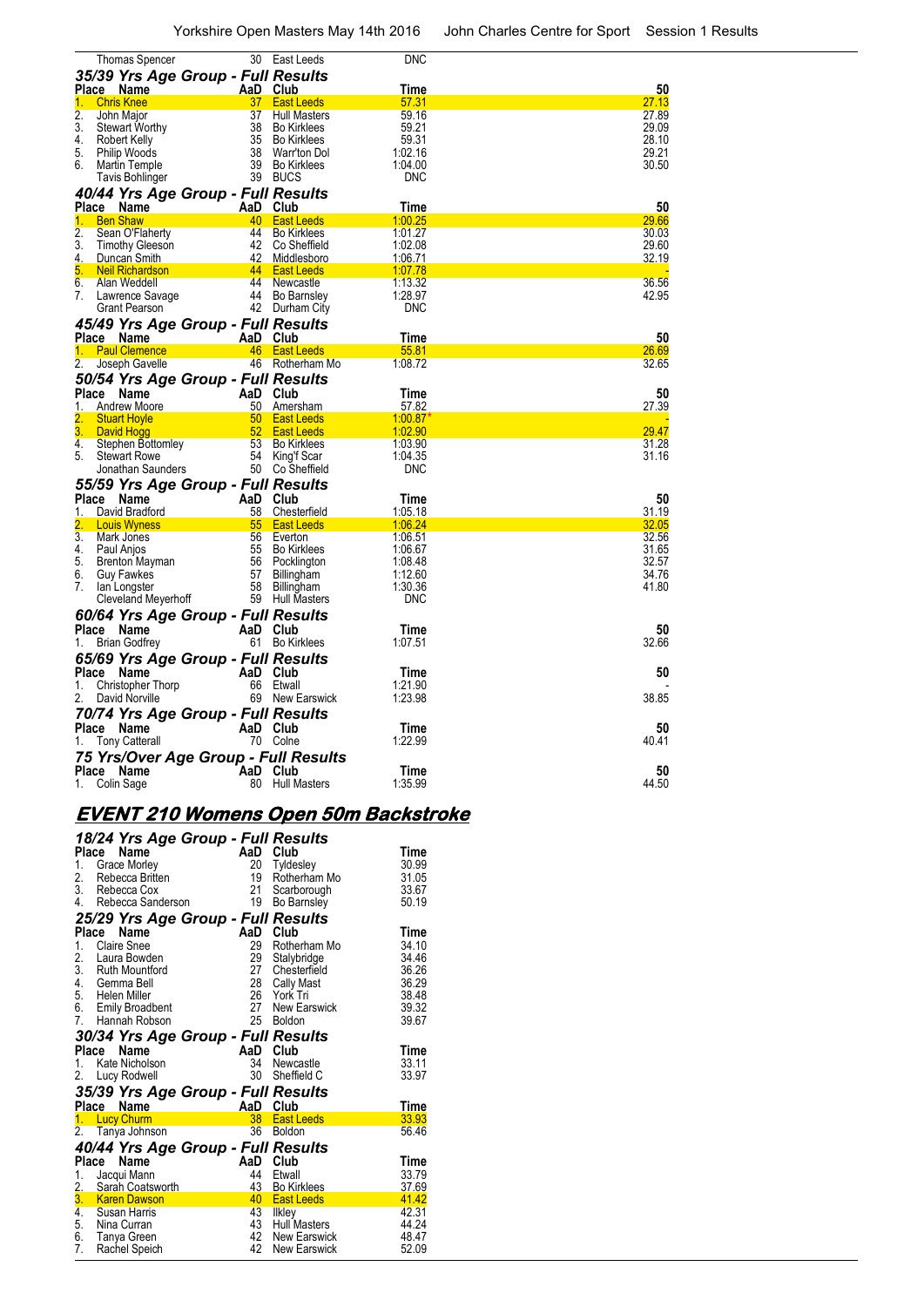| Place    | 45/49 Yrs Age Group - Full Results<br>Name                                            |                   | AaD Club |                                           | Time           |
|----------|---------------------------------------------------------------------------------------|-------------------|----------|-------------------------------------------|----------------|
| 1.       | Jayne Simpson                                                                         | in<br>Salah       | 49       | <b>Boldon</b>                             | 35.81          |
| 2.       | Melissa Britten                                                                       |                   |          | 45 Rotherham Mo                           | 39.54          |
| 3.       | Lynne Dawson                                                                          |                   |          | 49 Chapeltown                             | 40.20          |
| 4.       | Joanne Brook                                                                          |                   |          | 47 Bo Kirklees                            | 41.96          |
|          | <b>Tracy Meyerhoff</b>                                                                |                   |          | 48 Hull Masters                           | DNC            |
|          | 50/54 Yrs Age Group - Full Results                                                    |                   |          |                                           |                |
|          |                                                                                       |                   |          |                                           | Time           |
|          | Place Name<br>1. Julie Hoyle <b>Contract Contract Ave</b> 54 East L<br>1. Julie Hoyle |                   |          | 54 East Leeds                             | 34.37          |
|          |                                                                                       |                   |          | 52 Trafford Met                           | 35.76          |
|          |                                                                                       |                   |          |                                           | 36.72          |
| 4.       | Carolyn Irvine                                                                        |                   |          | 53 Bo Kirklees                            | 38.05          |
|          | 55/59 Yrs Age Group - Full Results                                                    |                   |          |                                           |                |
|          | Place Name                                                                            |                   | AaD Club |                                           | Time           |
|          | 1. Susanne Griffiths                                                                  |                   |          | 57 New Earswick                           | 52.35          |
| 2.       | Gillian Sheehan                                                                       |                   |          | 57 Billingham                             | 57.86          |
|          | 60/64 Yrs Age Group - Full Results                                                    |                   |          |                                           |                |
|          | Place Name                                                                            |                   | AaD Club |                                           | Time           |
|          | 1. Wendy Offord                                                                       |                   |          | 62 Bo Kirklees                            | 40.95          |
|          |                                                                                       |                   |          | 75 Yrs/Over Age Group - Full Results      |                |
| Place    | Name                                                                                  |                   | AaD      | Club                                      | Time           |
|          | 1. Betty Grayson                                                                      |                   | 81       | <b>Hull Masters</b>                       | 1:12.52        |
|          |                                                                                       |                   |          |                                           |                |
|          |                                                                                       |                   |          | <u>EVENT 211 Mens Open 50m Backstroke</u> |                |
|          | 18/24 Yrs Age Group - Full Results                                                    |                   |          |                                           |                |
|          | Place Name                                                                            |                   | AaD Club |                                           | Time           |
| 1.       | David Booth                                                                           |                   | 19       | <b>Bo Kirklees</b>                        | 31.26          |
| 2.       | Nicholas Simpson                                                                      |                   | 20       | Boldon                                    | 33.26          |
|          | 25/29 Yrs Age Group - Full Results                                                    |                   |          |                                           |                |
|          | Place Name                                                                            |                   | AaD Club |                                           | Time           |
|          | 1. Oliver Wilby                                                                       |                   |          | 25 New Earswick                           | 30.61          |
| 2.       | <b>Richard Jagger</b>                                                                 |                   |          | 27 East Leeds                             | 30.64          |
|          | 3. David Phillips                                                                     |                   |          | 25 Bo Kirklees                            | 31.37          |
| 4.       | Robin Edge                                                                            |                   |          | 27 Lincoln Vulc                           | 37.93          |
|          | Jack Chambers                                                                         |                   |          | 28 Chesterfield                           | DNC            |
|          | 30/34 Yrs Age Group - Full Results                                                    |                   |          |                                           |                |
|          | Place Name                                                                            |                   |          |                                           | Time           |
|          |                                                                                       |                   | AaD Club |                                           |                |
|          | Liam Bradley                                                                          |                   |          | 33 Knottingley                            | <b>DNC</b>     |
|          |                                                                                       |                   |          |                                           |                |
|          | 35/39 Yrs Age Group - Full Results<br>Place Name                                      |                   | AaD      | Club                                      | <b>Time</b>    |
|          | 1. Philip Pratt                                                                       |                   |          | 35 East Leeds                             | $27.04*$       |
|          | 2. Gavin Chambers                                                                     | $\frac{3}{100}$ A |          | 39 Sheffield C                            | 39.98          |
|          |                                                                                       |                   |          |                                           |                |
| Place    | 40/44 Yrs Age Group - Full Results<br>Name                                            |                   | AaD Club |                                           | Time           |
| 1.       | <b>Trevor Eland</b>                                                                   |                   | 40       | Warr'ton Dol                              | 28.92          |
| 2.       | Sean O'Flaherty                                                                       |                   |          | 44 Bo Kirklees                            | 31.51          |
|          |                                                                                       | in.<br>D          |          | 40 Colne                                  | 38.37          |
|          | 3. Daniel Dawson<br>4. Duncan Smith                                                   |                   | 42       | Middlesboro                               | 38.45          |
|          | 5. Kevin Pickering                                                                    |                   | 41       | Pocklington                               | 39.55          |
|          | Graeme Atherton                                                                       |                   | 41       | Warr'ton Dol                              | <b>DNC</b>     |
|          | 45/49 Yrs Age Group - Full Results                                                    |                   |          |                                           |                |
| Place    | Name                                                                                  |                   | AaD      | Club                                      | Time           |
| 1.       | David Crabtree                                                                        |                   | 48       | Romiley Mari                              | 34.02          |
| 2.       | <b>Philip Croxall</b>                                                                 |                   | 47       | Colne                                     | 38.00          |
|          | 50/54 Yrs Age Group - Full Results                                                    |                   |          |                                           |                |
|          | Place Name                                                                            |                   | AaD      | Club                                      | <b>Time</b>    |
| 1.       | <b>Stuart Hoyle</b>                                                                   |                   | $50\,$   | <b>East Leeds</b>                         | 32.75'         |
| 2.       | David Hogg                                                                            |                   |          | 52 East Leeds                             | 34.14          |
| 3.       | Anthony Fawthrop                                                                      |                   | 54       | <b>Bo Kirklees</b>                        | 38.03          |
|          | 55/59 Yrs Age Group - Full Results                                                    |                   |          |                                           |                |
|          | Place Name                                                                            |                   | AaD Club |                                           | Time           |
| 1.       | Alan Marsh                                                                            |                   | 55       | Chesterfield                              | 37.73          |
|          | David Bradford                                                                        |                   | 58       | Chesterfield                              | <b>DNC</b>     |
|          | 60/64 Yrs Age Group - Full Results                                                    |                   |          |                                           |                |
|          | Place Name                                                                            |                   | AaD Club |                                           | Time           |
|          | Christopher Brown                                                                     |                   | 63       | Co Bradford                               | <b>DNC</b>     |
|          | 65/69 Yrs Age Group - Full Results                                                    |                   |          |                                           |                |
| Place    | Name                                                                                  |                   | AaD      | Club                                      | Time           |
| 1.       | Christopher Thorp                                                                     |                   | 66       | Etwall                                    | 41.89          |
| 2.       | <b>Graeme Shutt</b>                                                                   |                   | 67 -     | Co Sund'land                              | 49.49          |
|          |                                                                                       |                   |          | 75 Yrs/Over Age Group - Full Results      |                |
| Place    | Name                                                                                  |                   | AaD      | Club                                      | Time           |
| 1.       | Neil Mackinnon                                                                        |                   | 75       | <b>Trafford Met</b>                       | 40.76          |
| 2.       | Roger Burrell                                                                         |                   | 85       | Launceston                                | 48.13          |
| 3.<br>4. | <b>Bill Moore</b><br>Colin Sage                                                       |                   | 79<br>80 | <b>East Leeds</b><br>Hull Masters         | 50.76<br>52.16 |

#### **EVENT 212 Mens/Womens Open 200m Medley Team**

| 072+ Yrs Age Group - Full Results            |        |                   |         |       |         |         |  |  |
|----------------------------------------------|--------|-------------------|---------|-------|---------|---------|--|--|
| Place Name                                   |        | A.G Club          | Time    | 50    | 100     | 150     |  |  |
| 1. Boldon C.A. Swim Club                     | $072+$ | Boldon            | 2:15.28 | 36.65 | 1:12.05 | 1:41.95 |  |  |
| 2. East Leeds SC                             |        | 072+ East Leeds   | 2:15.41 | 33.83 | 1:14.96 | 1.43.31 |  |  |
| 120+ Yrs Age Group - Full Results            |        |                   |         |       |         |         |  |  |
|                                              |        |                   |         |       |         |         |  |  |
| Place Name                                   |        | A.G Club          | Time    | 50    | 100     | 150     |  |  |
| 1. East Leeds SC                             | $120+$ | <b>East Leeds</b> | 2:03.60 | 39.24 | 1:12.14 | 1:39.45 |  |  |
| 2. York Triathlon Club<br>3. Hull Masters SC | 120+   | York Tri          | 2.24.18 | 38.89 | 1:24.73 |         |  |  |